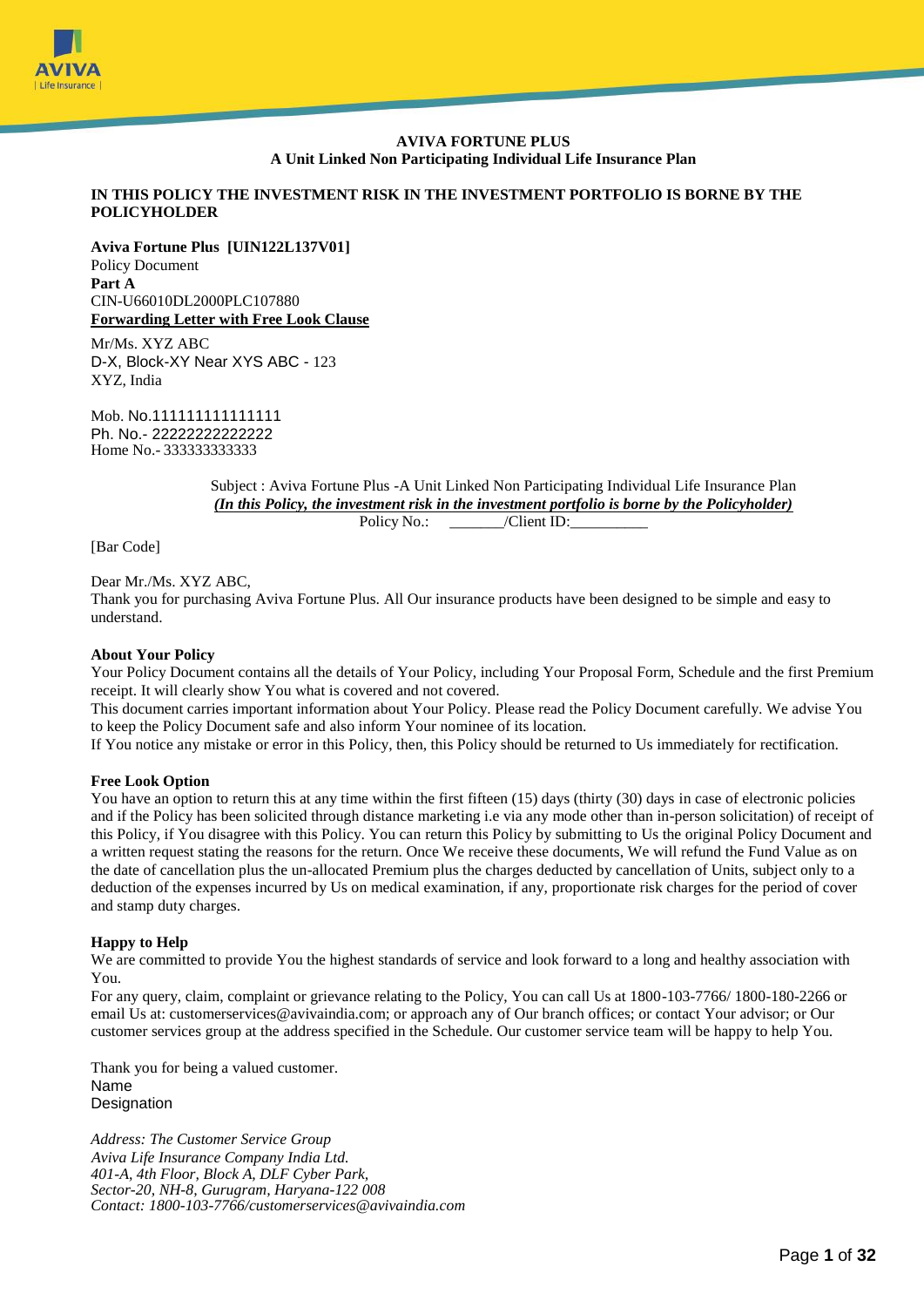

# **Intermediary Name: Intermediary Code: Intermediary Mobile No: Intermediary Email:**

**Intermediary License No.: Intermediary Telephone No.:**

## **PART A-**

#### **Policy Preamble**

This Policy Document evidences the contract of insurance between You and Us. Your Proposal Form is the basis of the insurance provided by Us. We will provide the benefits set out in this Policy subject to its terms and conditions.

#### **Policy Schedule**

We have entered into this Policy on the basis of the information provided by You in the Proposal Form, along with any other reports, documents and declarations received from You or on behalf for effecting a life insurance contract on the life of the Insured. This Policy Document is evidence of a contract of insurance between You and Us , which We have entered into in absolute good faith basis the information and representations furnished by You. We agree to pay the benefits under the Policy upon the Insured Event subject to the Policy terms.

## **Note: In this Policy, the investment risk in the investment portfolio is borne by the Policyholder**

| 1. Policy Details                                     |                                 |
|-------------------------------------------------------|---------------------------------|
| Policy Number:                                        | Plan Code:                      |
| Plan Name: Aviva Fortune Plus                         | UIN:                            |
| Plan Type: A Unit Linked Non-Participating Individual | Policy Classification:          |
| Life Insurance Plan                                   |                                 |
| 2. Policyholder Details                               | <b>3. Insured Details</b>       |
| Name:                                                 | Name:                           |
| Date of birth:                                        | Date of birth:                  |
| Age:                                                  | Age:                            |
| Gender:                                               | Gender:                         |
| Identity proof:                                       | Identity proof:                 |
| Address:                                              | Address:                        |
| Contact Number(s):                                    | Contact Number(s):              |
| Email Id:                                             | Email Id:                       |
| Relationship with the Insured:                        | Whether Age admitted: (Yes/No): |
| <b>4. Insurance Details</b>                           |                                 |
| Sum Assured                                           | Rs.                             |
| Accidental Death Benefit-(Optional Cover)             | Rs.                             |
| Waiver of Premium Benefit (Optional Cover)            | [Applicable/NA]                 |
| Premium Payment Type                                  | Single/Limited/Regular Premium  |
| Premium:                                              | Rs.                             |
| Total payable                                         | Rs.                             |
| Total number of Premiums payable                      |                                 |
| Premium Frequency                                     |                                 |
| Premium Payment Term                                  |                                 |
| Annualized Premium **/Single Premium                  | Rs.                             |
|                                                       |                                 |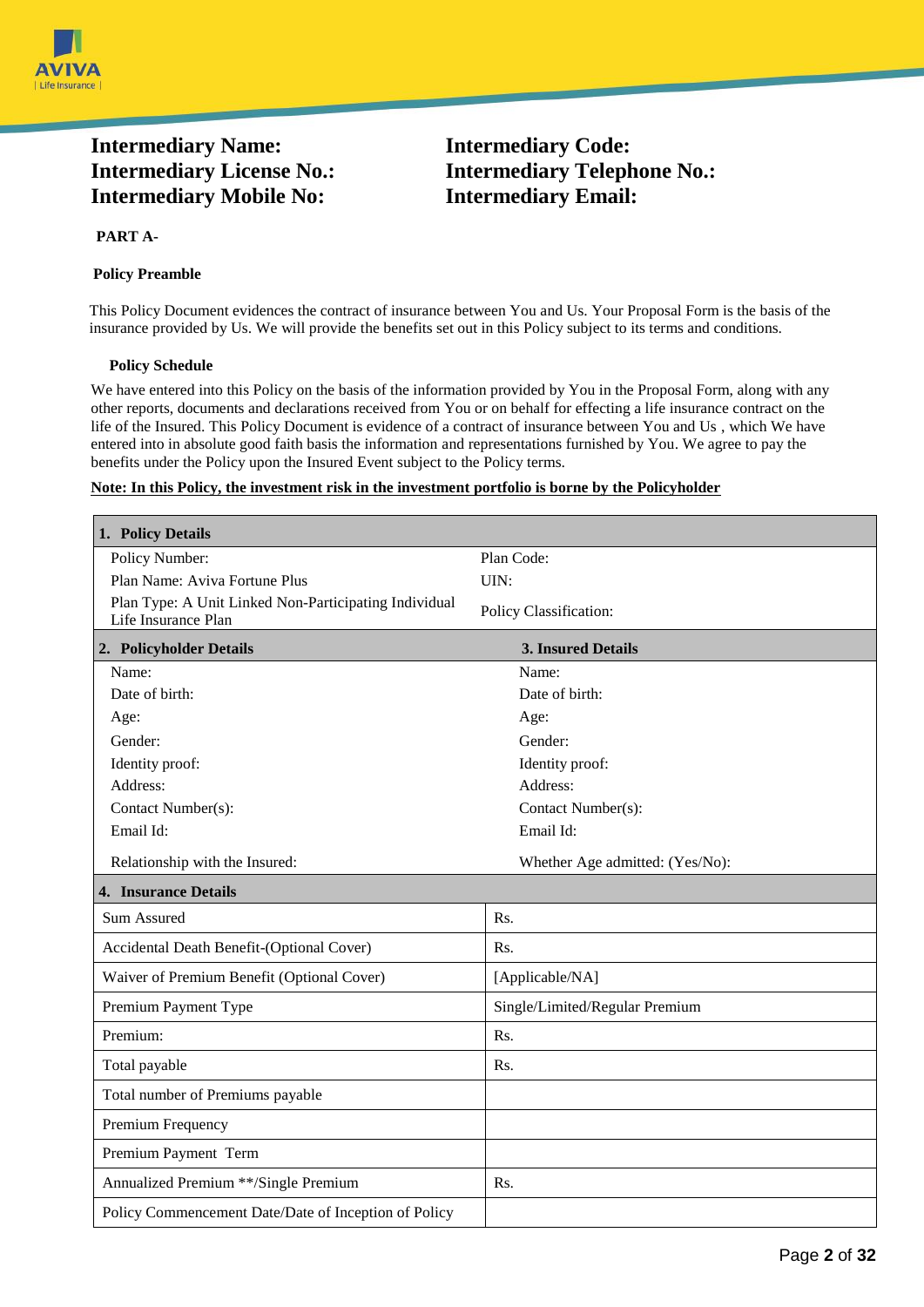

| <b>Risk Commencement Date</b>                                                                                                                                                                                                                                                                                                                                                                                                                                                                                                    |                   |                  |             |                               |             |  |  |
|----------------------------------------------------------------------------------------------------------------------------------------------------------------------------------------------------------------------------------------------------------------------------------------------------------------------------------------------------------------------------------------------------------------------------------------------------------------------------------------------------------------------------------|-------------------|------------------|-------------|-------------------------------|-------------|--|--|
| Policy Term                                                                                                                                                                                                                                                                                                                                                                                                                                                                                                                      |                   |                  |             |                               |             |  |  |
| Due date for payment of last Premium                                                                                                                                                                                                                                                                                                                                                                                                                                                                                             |                   |                  |             |                               |             |  |  |
| Percentage of refund of Premium Allocation Charges,<br>Mortality Charges and Policy Administration Charges                                                                                                                                                                                                                                                                                                                                                                                                                       |                   |                  |             |                               |             |  |  |
| <b>Maturity Date</b>                                                                                                                                                                                                                                                                                                                                                                                                                                                                                                             |                   |                  |             |                               |             |  |  |
| <b>Accidental Death Cover Commencement Date</b>                                                                                                                                                                                                                                                                                                                                                                                                                                                                                  |                   |                  |             |                               |             |  |  |
| Accidental Death Cover Expiry Date                                                                                                                                                                                                                                                                                                                                                                                                                                                                                               |                   |                  |             |                               |             |  |  |
| Waiver of Premium (Optional Cover) Commencement Date                                                                                                                                                                                                                                                                                                                                                                                                                                                                             |                   |                  |             |                               |             |  |  |
| Waiver of Premium (Optional Cover) Expiry Date                                                                                                                                                                                                                                                                                                                                                                                                                                                                                   |                   |                  |             |                               |             |  |  |
| * Applicable taxes will be payable by You at the prevailing rates. Tax laws are subject to change and You will be<br>responsible to pay or bear any new or additional tax or any changed amount of tax being made applicable/imposed on the<br>premium by a competent authority.<br>** Annualized/Single Premium exclude taxes, rider/premium towards optional covers and extra premium on riders/<br>premium towards optional covers, if any.<br>5. Funds***                                                                    |                   |                  |             |                               |             |  |  |
| (***Subject to change by You in accordance with the Policy Document.)<br>Fund 2<br>Fund 1                                                                                                                                                                                                                                                                                                                                                                                                                                        | Fund 3            | Fund 4           | Fund 5      | Fund 6                        | Fund 7      |  |  |
| Name:<br>Name:                                                                                                                                                                                                                                                                                                                                                                                                                                                                                                                   | Name:             | Name:            | Name:       | Name:                         | Name:       |  |  |
| Proportion:<br>Proportion:                                                                                                                                                                                                                                                                                                                                                                                                                                                                                                       | Proportion:       | Proportion:      | Proportion: | Proportion:                   | Proportion: |  |  |
|                                                                                                                                                                                                                                                                                                                                                                                                                                                                                                                                  |                   |                  |             |                               |             |  |  |
| 6. Nomination Details (Under section 39 of the Insurance Act 1938, amended from time to time)<br>Nominee(s) 1<br>Nominee(s) 2<br>Nominee(s) 3<br>Name:<br>Name:<br>Name:<br>Percentage:<br>Percentage:<br>Percentage:<br>Address:<br>Address:<br>Address:<br>Age:<br>Age:<br>Age:<br>Gender:<br>Gender:<br>Gender:<br>Relationship with Nominee:<br>Relationship with Nominee:<br>Relationship with Nominee:<br>Appointee (in case of minority of the Nominee)<br>Name:<br>Gender:<br>Relationship with the Nominee:<br>Address: |                   |                  |             |                               |             |  |  |
| Trustees in case of insurance under the Married Women's Property Act, 1874                                                                                                                                                                                                                                                                                                                                                                                                                                                       |                   |                  |             |                               |             |  |  |
| <b>Trustee 1</b><br>Name:<br>Address:                                                                                                                                                                                                                                                                                                                                                                                                                                                                                            | Name:<br>Address: | <b>Trustee 2</b> |             | Trustee3<br>Name:<br>Address: |             |  |  |
| 7. Any Special Conditions:                                                                                                                                                                                                                                                                                                                                                                                                                                                                                                       |                   |                  |             |                               |             |  |  |
| 8. Endorsements, if any:                                                                                                                                                                                                                                                                                                                                                                                                                                                                                                         |                   |                  |             |                               |             |  |  |
| 9. Our Address:<br>Aviva Life Insurance Company India Limited, 401-A, 4th Floor, Block A, DLF Cyber Park, Sector 20, NH-8,<br>Gurugram, Haryana - 122 008<br>Authorized Signatory:                                                                                                                                                                                                                                                                                                                                               |                   |                  |             |                               |             |  |  |
| Date:                                                                                                                                                                                                                                                                                                                                                                                                                                                                                                                            |                   |                  |             |                               |             |  |  |

Place: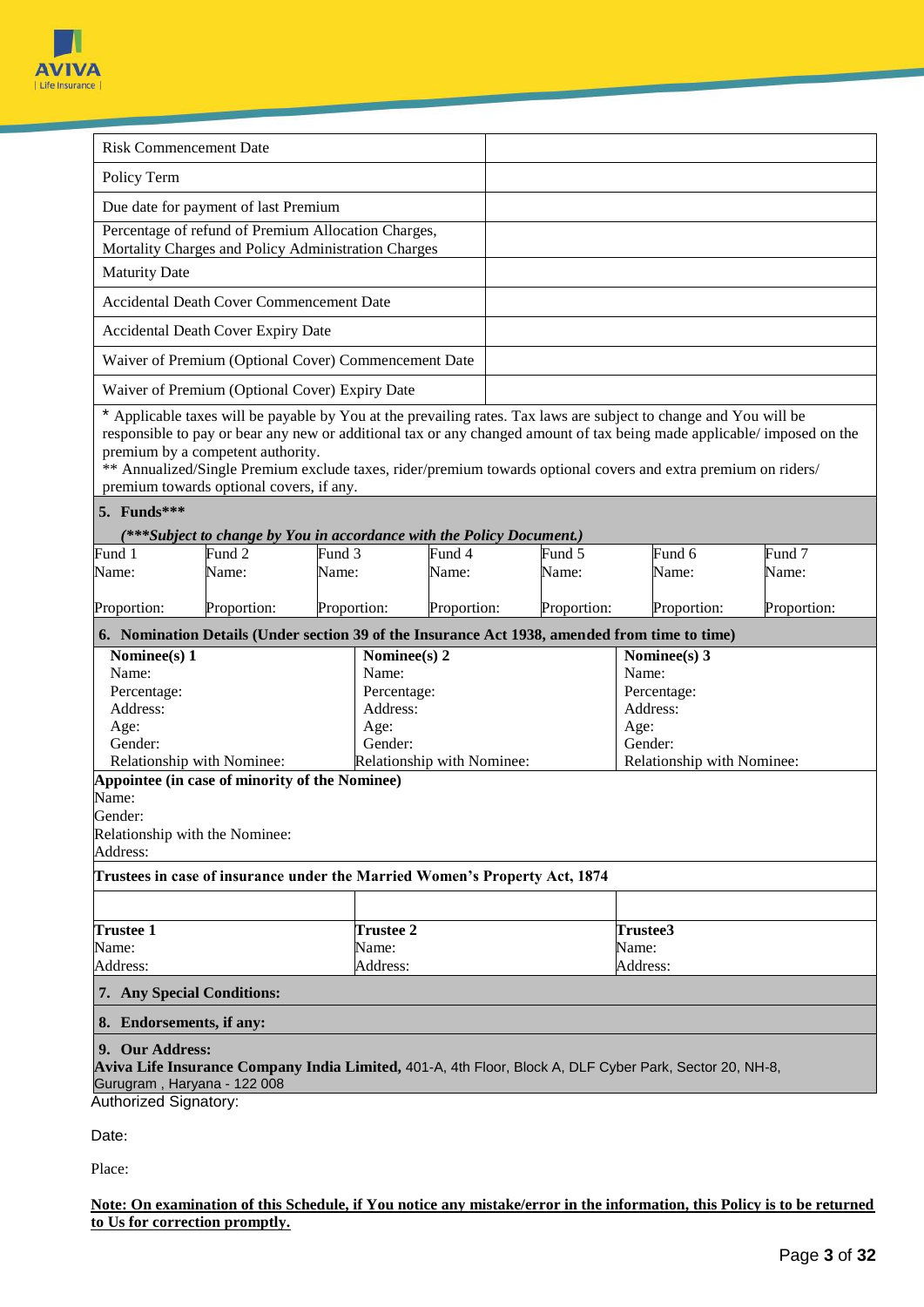

#### **Part B- Definitions**

#### **A. Definitions**

All capitalized terms in the Policy shall be ascribed the meaning as below:

- 1. **Accident** means a sudden, unforeseen and involuntary event caused by external, visible and violent means.
- 2. **Accidental Death Benefit** means the amount which is payable in accordance with Clause 2 of Part C.
- 3. **Age** means age of the Insured at last birthday, as specified in the Schedule.
- 4. **Annualized Premium** means the total amount of Premiums (excluding taxes, rider premiums and extra premiums on riders, if any) payable by You in a Policy Year.
- 5. **Appointee** means the person named as such in the Schedule to receive the Death Benefit and give a valid discharge to Us on behalf of the Nominee in the event of death of the Insured when the Nominee is less than eighteen (18) years of Age.
- 6. **Assignee** is the person to whom the rights and benefits are transferred by virtue of an assignment
- 7. **Assignment** is the process of transferring the rights and benefits to an "Assignee" in accordance with the provisions of Section 38 of Insurance Act, 1938, as amended from time to time.
- 8. **Business Day** means days other than holidays where stock exchanges (excluding Muhurat trading day) with national wide terminals are open for trade (other than day on which exchanges are open for testing) or any day declared by the IRDAI as business day.
- 9. **Claimant** means the Policyholder if he is different from the Insured or the Nominee (includes Appointee in case Nominee is a minor) or Assignee and where there is none, the person/s named in Your will or Your legal heirs, as the case may be.
- 10. **Complete Withdrawal** means the surrender or termination of the Policy in accordance with Clause 5.1.4 and Clause 5.3.5 of Part D.
- 11. **Date of Complete Withdrawal** means the date on which We receive Your notice for Complete Withdrawal of the Policy.
- 12. **Date of Revival** means the date on which the Policy is revived by Us as per Clause 5.2 and 5.4 of Part D of this Policy Document.
- 13. **Death Benefit** means the amount which is payable in accordance with Clause 1 of Part C of this Policy Document.
- 14. **Discontinuance** means the state of the Policy that could arise on account of surrender of the Policy or non-payment of Premium due before the expiry the Grace Period.
- 15. **Discontinuance Charge** means the charge specified in Clause 1 of Part E of this Policy Document.
- 16. **Discontinuance Period** is the period from the due date of first unpaid installment of Premium till the Date of Revival or termination of the Policy.
- 17. **Discontinued Policy Fund** means Our segregated fund which is constituted by the Fund Value if the Policy is discontinued during the Lock-In Period.
- 18. **Funds** means the internal segregated unit linked funds established and managed by Us in accordance with Clause 2 of Part E of this Policy Document.
- 19. **Fund Management Charge** means charge specified in Clause 1 of Part E of this Policy Document.
- 20. **Fund Value** means the total number of Units pertaining to Premium and Top Up Premium, if any, held in the unit account multiplied by their respective NAV.
- 21. **Grace Period** means the time granted by Us from the due date for the payment of Premium, without any penalty or late fee, during which time Your Policy is considered to be in-force with the risk cover without any interruption, as per the terms & conditions of the Policy. The Grace Period for payment of the Premium shall be fifteen (15) days where the Policyholder pays the Premium on monthly basis and thirty (30) days in all other cases..
- 22. **Insured** means the person, named in the Schedule, on whose life this Policy is affected.
- 23. **Insured Event** means the Insured's death during the Policy Term.
- 24. **IRDA of India** or **IRDAI** means Insurance Regulatory and Development Authority of India established under the IRDA Act, 1999, as amended from time to time.
- 25. **Lock-In Period** means the period of five (5) consecutive Policy Years from the Policy Commencement Date.
- 26. **Maturity Benefit** means the amount payable in accordance with Clause 4 of Part C of this Policy Document.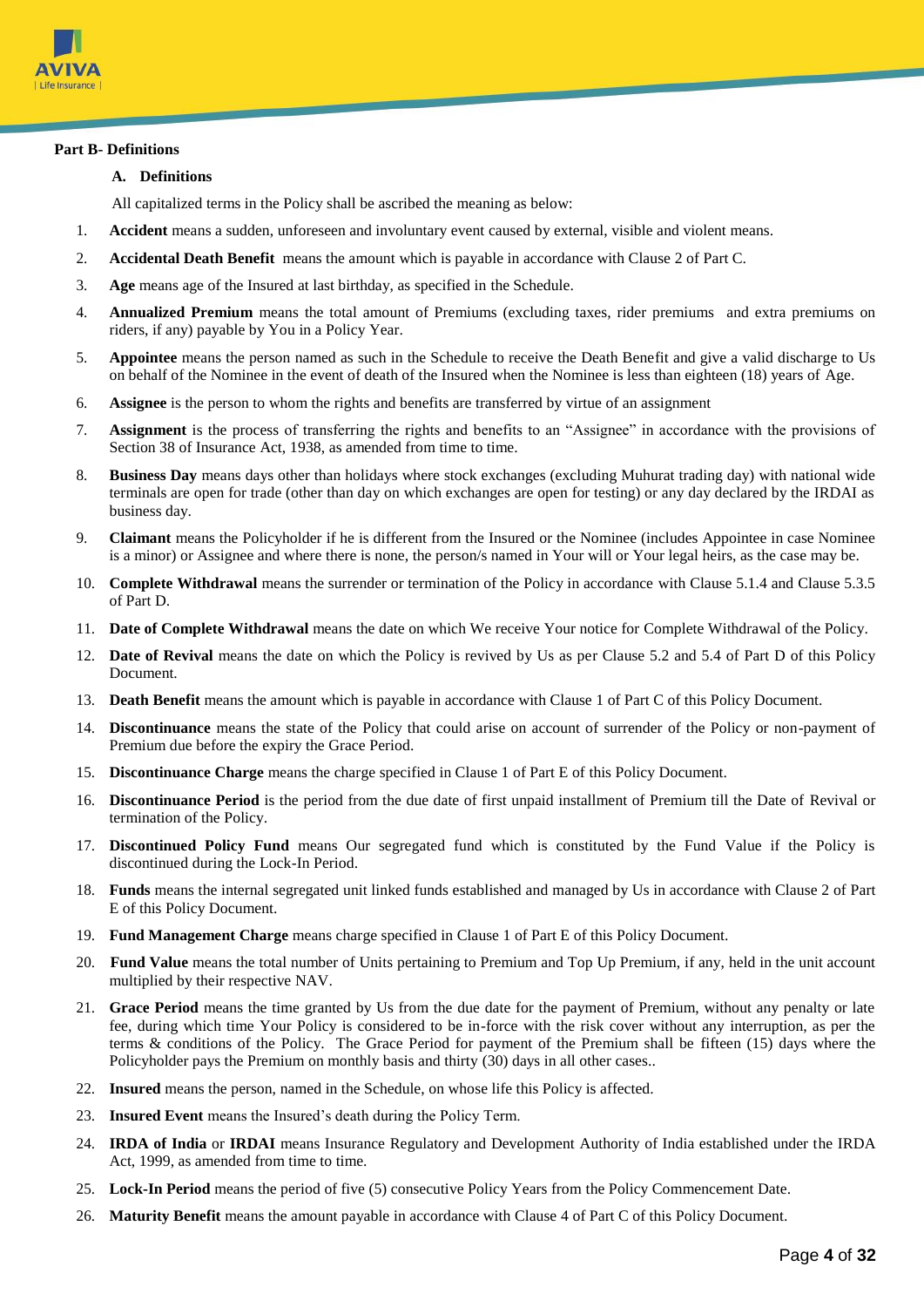

- 27. **Maturity Date** means the date on which the Policy matures, as specified in the Schedule or revised Maturity Date in case extension of Policy Term option is exercised by You and duly endorsed by Us.
- 28. **Medical Practitioner** means a person who holds a valid registration from the Medical Council of any State of India or Medical Council of India or Council for Indian Medicine or for homeopathy setup by the Government of India or a State Government and is thereby entitled to practice medicine within its jurisdiction; and is acting within the scope and jurisdiction of his license. Medical Practitioner shall not include:
	- Your spouse, father (including step father), mother (including step mother), son (including step son), son's wife, daughter (including step daughter), daughter's husband, brother (including step brother) and sister (including step sister), or;
		- You or the Insured
- 29. **Mortality Charge** means charge as specified in Clause 1 of Part E of this Policy Document.
- 30. **Net Asset Value** or **NAV** means the price in accordance with Clause 2.2 of Part D of this Policy Document at which We allocate or redeem Units in each of the Funds on that day.
- 31. **Nomination** is the process of nominating a person(s) in accordance with provisions of Section 39 of the Insurance Act, 1938 as amended from time to time.
- 32. **Nominee** means the person named in the policy Schedule who has been nominated by You, in accordance with Section 39 of the Insurance Act, 1938, as amended from time to time to receive benefits in respect of this Policy.
- 33. **Policy** means the contract of insurance entered into between You and Us as evidenced by this Policy Document and also includes the Proposal Form.
- 34. **Policy Administration Charge** means the charge as specified in Clause 1 of Part E of this Policy Document.
- 35. **Policy Anniversary** means the annual anniversary of the Policy Commencement Date.
- 36. **Policy Commencement Date** or **Date of Inception of Policy** means the date on which the Policy commenced, as specified in the Schedule.
- 37. **Policy Document** means the present document evidencing the contract of insurance including the Schedule which has been issued on the basis of the Proposal Form, other representations and documents submitted by You and/or the Insured and the endorsements issued by Us and includes all of the above.
- 38. **Policy Term** means the period between the Policy Commencement Date and the Maturity Date.
- 39. **Policy Year** means a period of twelve months commencing on the Policy Commencement Date or any Policy Anniversary.
- 40. **Premium** means the limited or regular amount of the installment premium, mentioned in the Schedule which is payable by You to Us during the Premium Payment Term. This is exclusive of the applicable taxes.
- 41. **Premium Allocation Charge** means the charge specified in Clause 1 of Part E of this Policy Document
- 42. **Premium Payment Term** means the period specified in the Schedule during which the Premium is payable.
- 43. **Proceeds of the Discontinued Policy Fund** means the Fund Value as on the Date of Complete Withdrawal
- 44. **Proposal Form** means the completed and dated proposal form submitted by You to Us, including any declarations and statements annexed to it or submitted to Us in connection with the proposal for obtaining insurance cover under this Policy.
- 45. **Reduced Paid Up Policy** means a Policy where the Sum Assured is reduced in accordance with Clause 5.3 of Part D of this Policy Document.
- 46. **Reduced Paid-up Sum Assured** means the amount as calculated in accordance with Clause 5.3 of Part D of this Policy Document
- 47. **Revival** means revival of the Policy which has been discontinued due to non- payment of the due Premiums as per the Policy terms.
- 48. **Revival Period** means a period of three consecutive years from the date of the first unpaid installment of the Premium.
- 49. **Risk Commencement Date** means the date given in the Schedule from which We accept the risk on the life of the Insured.
- 50. **Schedule** means the schedule (including any endorsements) which We have issued in connection with this Policy and, if more than one, then the latest in time.
- 51. **Single Premium** shall be the premium amount payable as Lump Sum payment at the inception of the Policy, excluding the taxes, rider premiums and underwriting extra premiums on riders, if any.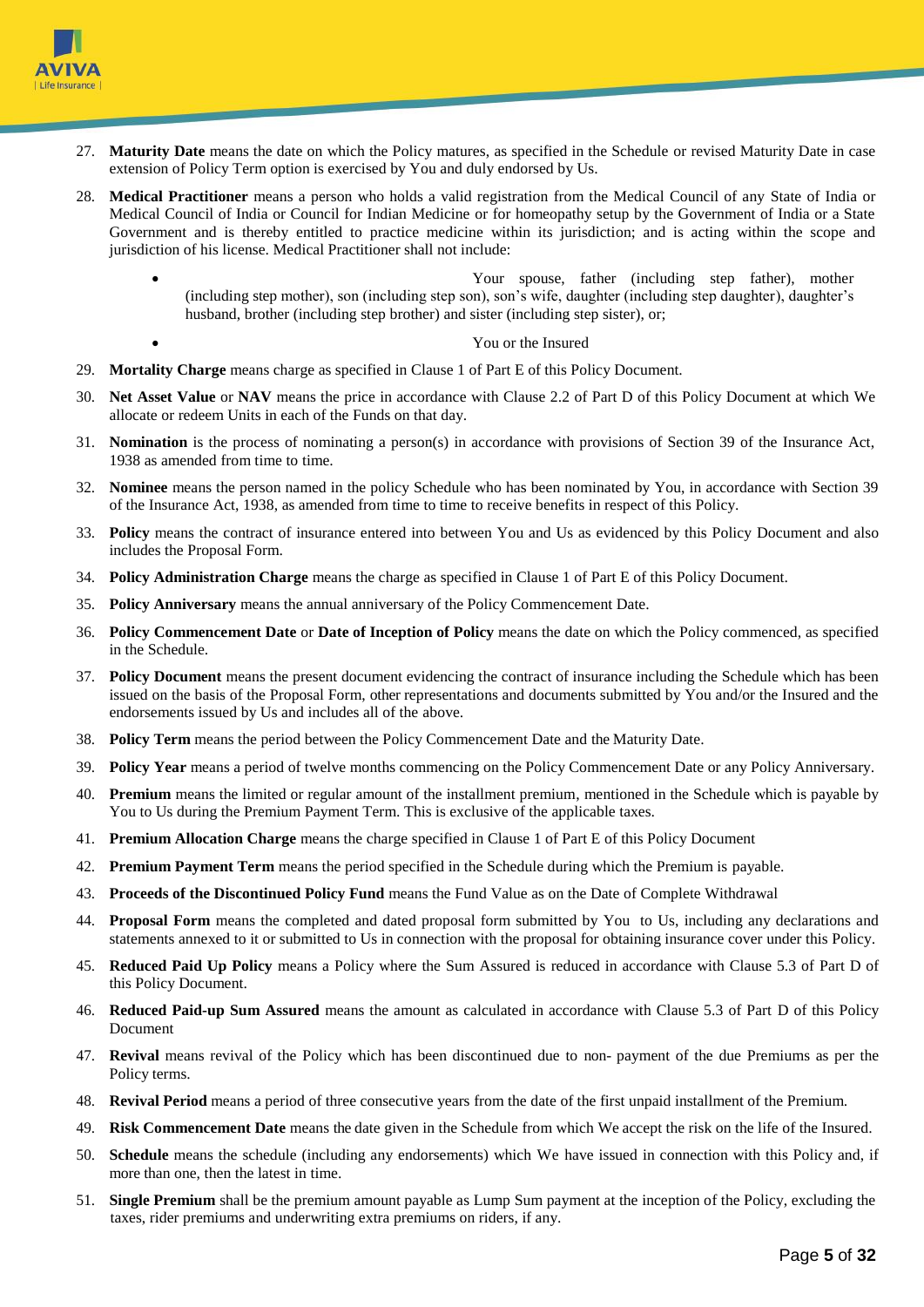

- 52. **Sum Assured** means the amount specified in the Schedule.
- 53. **Surrender** means the Complete Withdrawal or voluntary termination of the Policy by You before the Maturity Date, subject to the terms and conditions governing the Policy.
- 54. **Surrender Value** means the amount payable, if any, that becomes payable in case of Surrender of the Policy in accordance with Clause 5 of Part D of this Policy Document.
- 55. **Top Up Premium** means payments (apart from Premium) received from You in the form of a single payment.
- 56. **Top Up Sum Assured** means 1.25 times of all the Top Up Premium deposited by You from time to time.
- 57. **Unit** means a notional and proportionate part of the unit account created by the allocation of the Premium and the Top Up Premium, if any, and created solely for the purpose of determining the benefits under this Policy.
- 58. **Valuation Date** shall have the meaning ascribed to it in Clause 2.2 of Part D of this Policy Document.
- 59. **We, Our** or **Us** means the Aviva Life Insurance Company India Limited.
- 60. **You** or **Your** or **Policyholder** means the person named in the Schedule who has taken this Policy with Us.

#### **Policy Interpretation**

- Where appropriate, references to the singular include references to the plural, references to a gender include the other gender/s and reference to any statutory enactment includes any amendment to that enactment and reference to days means calendar days only unless stipulated to the contrary.
- Any capitalized term used and not defined herein shall have the same meaning as is ascribed to them under the Rider Policy Document, if Rider has been provided for and opted. In case of any common terms in the Rider Policy Document and this Policy Document, for the purpose of this Policy the meaning ascribed to such terms in this Policy Document shall prevail.

#### **Part C - Benefits**

#### **1. Death Benefit:**

- 1.1 Upon the occurrence of the Insured Event and provided that all due Premiums have been received by Us, the Claimant shall receive the highest of the following amounts as Death Benefit:
	- 1.1.1 the Sum Assured or the Fund Value of Premiums as on the date of notification of occurrence of the Insured Event or 105% of the total Premium received up to the date of Insured Event; and
	- 1.1.2 the Top Up Sum Assured or the Fund Value of Top-Up Premiums as on the date of notification of occurrence of the Insured Event or 105% of the total Top-Up Premiums received up to the date of Insured Event, if any.
- 1.2 We will deduct from the Sum Assured all partial/systematic partial withdrawals made within the last two (2) years immediately preceding the date of the Insured Event. The partial/systematic partial withdrawals made from the Top-Up Premiums shall not be deducted for this purpose.
- 1.3 The Policy shall immediately and automatically terminate on the payment of the Death Benefit under this Policy.
- 1.4 In the event that the Policy is converted to a Reduced Paid Up Policy, the Claimant will receive Death Benefit as calculated under Part D.
- 1.5 Any charges recovered under Part E subsequent to the date of Insured Event shall also be payable by Us to You.
- 1.6 In addition to the above, payment of Death Benefit shall be done in accordance with the provisions of Clause 2 of Part F.

#### **2. Accidental Death Benefit (Optional Cover)**

- 2.1 If the Insured Event occurs solely and directly due to an Accident during the Policy Term, provided that the Accidental Death Benefit is in force and the Policy has not lapsed or attained Reduced Paid-up status, then in addition to any amounts payable as the Death Benefit, We will pay the Accidental Death Benefit specified in the Schedule., provided that the Insured Event is not caused or aggravated directly or indirectly by the Accidental Death Benefit Exclusions as mentioned under Part F Article 16 of this Policy.:
- **3. Waiver of Premium Benefit (Optional Cover)**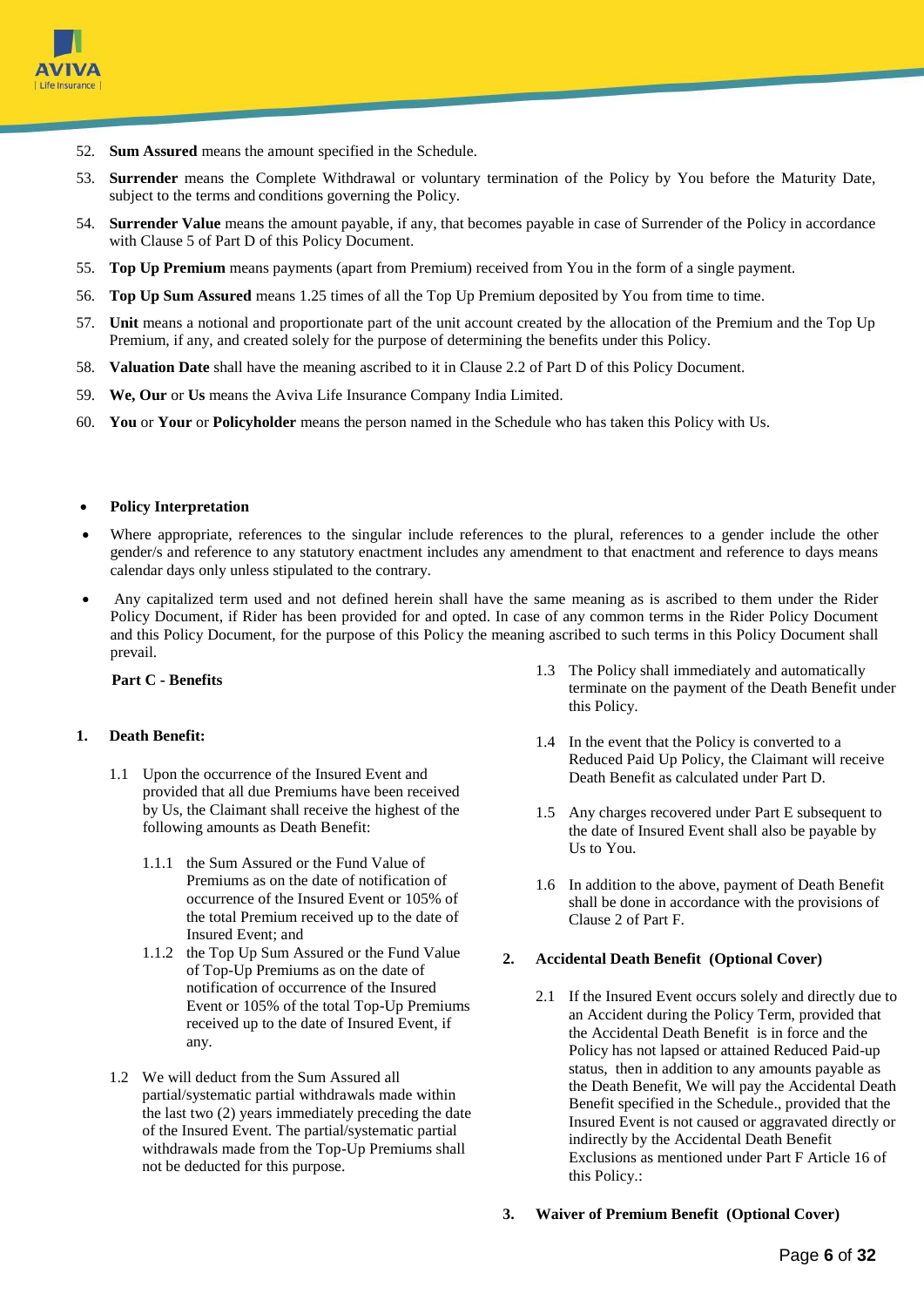

3.1 If the Policyholder dies during the Premium Payment Term, provided that the Waiver of Premium benefit is in force under the Policy and all due Premiums under the Policy have been fully received by Us as on the date of death of the Policyholder, We shall waive all future Premiums payable under the Policy from the date of death of the Policyholder. The policy shall become a fully paid-up policy where all future regular/limited premiums will be paid by Us in the unit account 'As and when due' basis and the policy shall be run as per the terms and conditions of this Policy. .

## **4. Maturity Benefit**

- 4.1 If the Insured Event has not occurred and the Policy is in force on the Maturity Date, the Claimant who is the Policyholder/Assignee (if the Policy has been assigned) shall receive the following benefits:
	- 4.1.1 The Fund Value pertaining to Premium and Top-up Premium, if any, as on Maturity Date; and
	- 4.1.2 Percentage of the Premium Allocation Charges, Mortality Charges and Policy Administration Charges deducted during the Policy Term as specified in the Policy Schedule.
- 4.2 In the event that the Policy is converted to a Reduced Paid Up Policy, the Claimant will receive Maturity Benefit as calculated under Clause 5.3 of Part D.

# **5. Grace Period**

This is time granted by Us to You from the due date for the payment of Premium, without any penalty or late fee, during which time Your Policy is considered to be in-force with the risk cover without any interruption, as per the terms  $\&$  conditions of the Policy. If We do not receive the Premium in full on the due date then, We shall allow a Grace Period of fifteen (15) days where the Policyholder pays the Premium on monthly basis and thirty (30) days in all other cases. If the Insured Event occurs during this Grace Period, We will pay the Death Benefit and Accidental Death Benefit, as applicable.

# **6. Payment of Premium**

6.1 Premium shall be paid by You to Us on every Policy Anniversary. If the corresponding date does not exist in a particular month, then the last day of

that month shall be deemed to be the due date. We will not accept any part payment of the Premium due.

6.2 If We do not receive the Premium in full on due date then, We shall allow a Grace Period for You to pay the unpaid Premium to Us. If the Insured Event occurs during the Grace Period then We shall pay the benefits as per Clause 5 of Part C.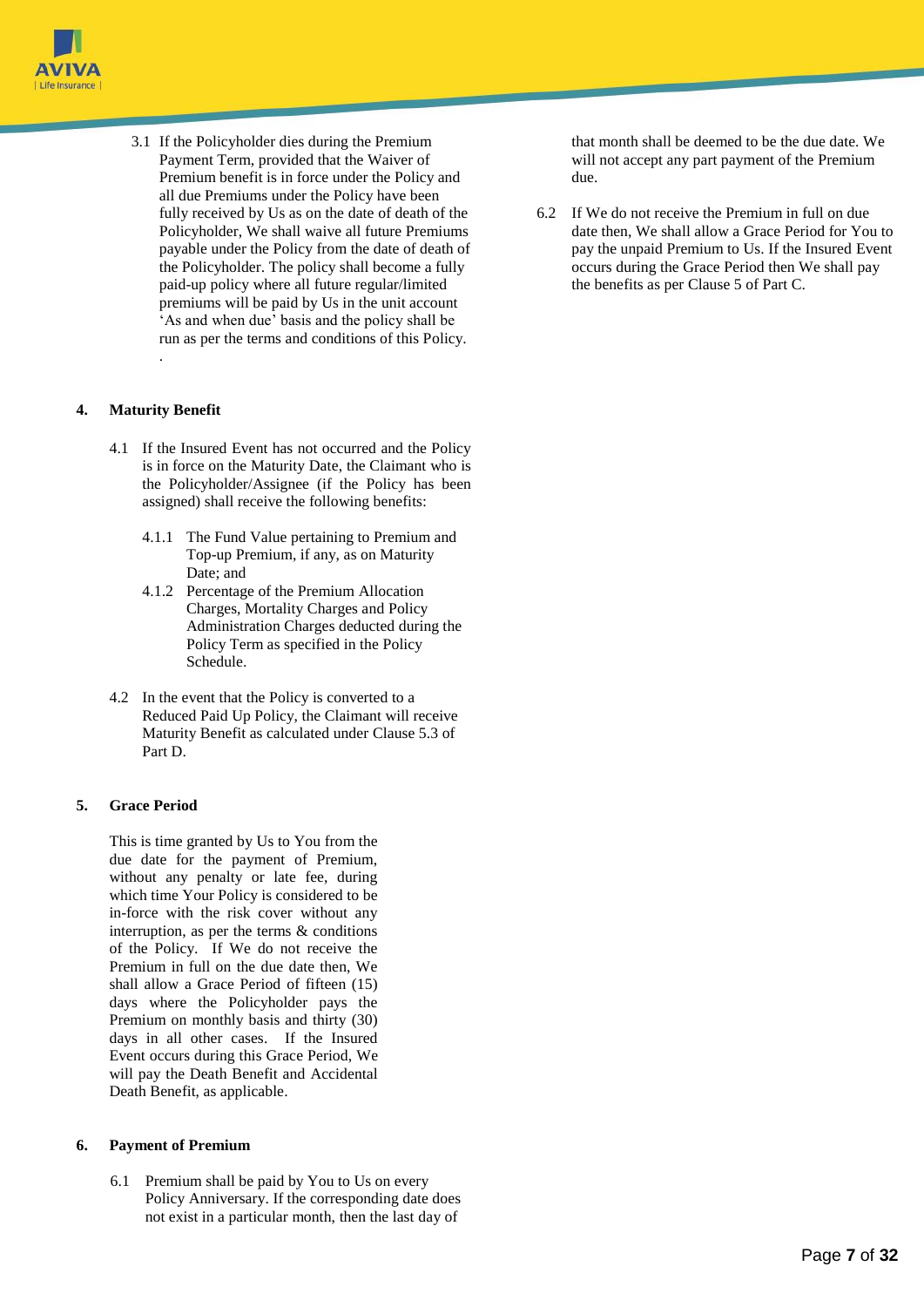

#### **Part D**

## **1. Free Look**

You have an option to return this at any time within the first fifteen (15) days (thirty (30) days in case of electronic policies and if the Policy has been solicited through distance marketing i.e via any mode other than in-person solicitation) of receipt of this Policy, if You disagree with this Policy. You can return this Policy by submitting to Us the original Policy Document and a written request stating the reasons for the return.

Distance marketing includes every activity of solicitation (including lead generation) and sale of insurance products through the following modes:

- Voice Mode
- Short Messaging Service
- Electronic mode which includes email, internet and interactive television (DTH)
- Physical mode which includes direct postal mail and newspaper & magazine inserts; and
- Solicitation through any means of communication other than in person.

Once We receive these documents, We will refund the Fund Value as on the date of cancellation plus the unallocated Premium plus the charges deducted by cancellation of Units, subject only to a deduction of the expenses incurred by Us on medical examination, if any, proportionate risk charge for the period of cover and stamp duty charges.

# **2. Operation of Funds:**

#### 2.1 Unit Allocation

- 2.1.1 Units will be redeemed or created at their NAV on the date of redemption or creation of those Units.
- 2.1.2 Any Premium received by Us in advance of the Premium due date shall be invested in the Funds only on the due date and no interest will be payable in this regard.
- 2.1.3 Subject to the regulations of the IRDAI, receipt of Premium or valid requests for unit switching or benefit payments (excluding outstation cheques or demand drafts) received at Our address specified in the Schedule or at any of Our branch offices:
	- 2.1.3.1 at or before 3:00 p.m. on a Business Day will be processed at the closing NAV on that day; and

2.1.3.2 after 3:00 p.m. on a Business Day will be processed at the closing NAV on the next business day,

unless in either case the payment comprises outstation cheques or demand drafts, in which case the payment will be processed at the closing NAV on the day of realization.

## 2.2 Valuation of Funds, NAV & Charges

- 2.2.1 We will deduct the Policy charges specified under Part E of this Policy Document, as may be applicable, from the Unit account.
- 2.2.2 The NAV of the Units of each Fund shall be determined daily as per the regulations/guidelines issued by the IRDAI (the "**Valuation Date**"). As per the current regulations/guidelines issued by the IRDAI, We will determine the NAV of each Fund daily as per the following formula:

Market value of investment held by the

Fund + Value of Current assets – (Value of Current Liabilities and Provisions, if any)

Number of Units existing on Valuation Date (before creation/redemption of Units)

> The NAV of a Fund will be rounded by not less than three (3) decimal places, or as prescribed by IRDAI from time to time.

2.2.3 We will make all decisions about the selection and valuation of the assets to which a Fund is referenced.

# 2.3 **Force Majure**

- 2.3.1 We shall value the Funds (SFIN) on each Business Day for which the financial markets are open. However, We may value the SFIN less frequently in extreme circumstances external to Us i.e. in force majeure events, where the value of the assets is too uncertain. In such circumstances, We may defer the valuation of assets for up to 30 days until We are certain that the valuation of SFIN can be resumed.
- 2.3.2 We shall inform IRDAI of such deferment in the valuation of assets. During the continuance of the force majeure events, all request for servicing the policy including policy related payment shall be kept in abeyance.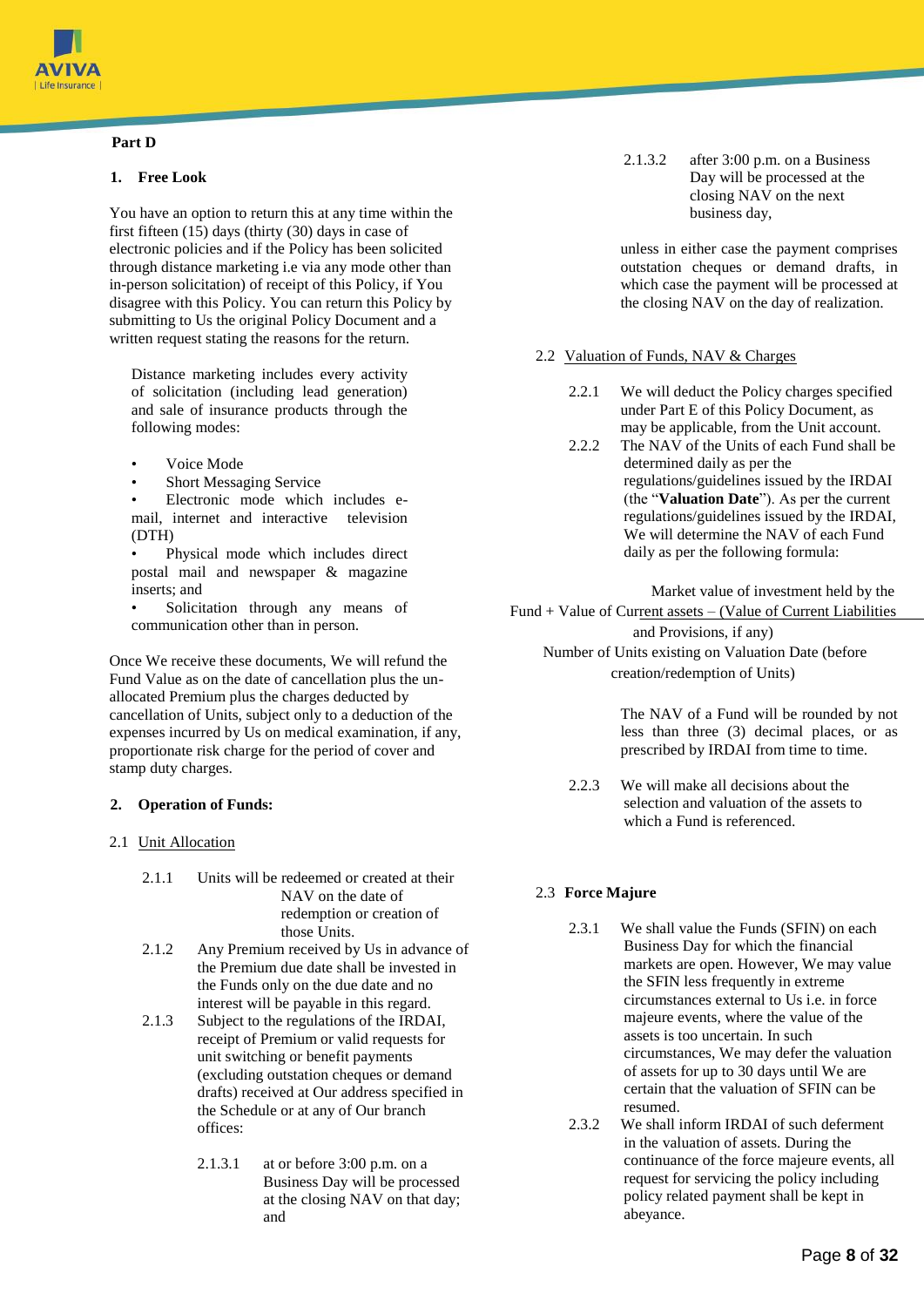

2.3.3 We shall continue to invest as per the fund mandates submitted by Us to IRDAI. However, We shall reserve the right to change the exposure of all or any part of the Fund to money market instruments in circumstances mentioned under Clauses 2.3.1 and 2.3.2 above. The exposure to of the Fund as per the fund mandates by Us to IRDAI shall be reinstated within reasonable timelines once the force majeure situation ends.

> Few examples of such force majure circumstances are:

- when one or more stock exchanges which provide a basis for valuation of the assets of the fund are closed otherwise than for ordinary holidays,
- when, as a result of political, economic, monetary or any circumstances which are not under Our control, the disposal of the assets of the fund would be detrimental to the interests of the continuing Policyholders.
- in the event of natural calamities, strikes, war, civil unrest, riots and bandhs.
- in the event of any force majeure or disaster that affects Our normal functioning.
- 2.3.4 In such force majure events, intimation shall be uploaded on Our website for information. You are requested to check Our website from time to time.

# **3. Fund Options**

# 3.1 Switches

- 3.1.1 You may switch Units between available Funds at any time by informing Us in writing of the switch proposed to be made. At Your request for a switch from one Fund to another, We will cancel Units of equal amount from the Fund from which the Units are to be switched at the NAV of that Fund and the amount will be used to create Units in the Fund in which the amount is to be switched at the NAV of that Fund.
- 3.1.2 All switches in a Policy Year shall be free of any Switching Charge specified in Part E of this Policy Document.
- 3.1.3 The Unit Switches shall be allowed only in those Funds which are available for investment under the Policy.
- 3.1.4 The Unit Switch shall be affected at the NAV as per the conditions provided in above-mentioned Clause 2.1.
- 3.2 Premium Redirection

Premiums received under the Policy are allocated to the Funds specified in the Schedule and in the proportion specified in the Schedule. You may request a Premium re-direction by changing the allocation proportion of renewal Premium under the Policy in any Policy Year by informing Us in writing of the changes You wish to make. The changed allocation proportion will only apply to Premiums received after We are satisfied that the proposed change is in line with Our rules applicable at that time.

# 3.3 Partial Withdrawal

- 3.3.1 After the expiry of the Lock-in-Period and provided that the Insured has attained the Age of eighteen (18) years, You may make up to four (4) partial withdrawals in a Policy Year by giving Us a written request including details of the partial withdrawal requested. The minimum amount of a partial withdrawal is Rs. 5,000. Un-availed partial withdrawals in a Policy Year shall not be carried forward to the next Policy Year.
- 3.3.2 The proposed partial withdrawal will first be met from the cancellation of Units pertaining to Top Up Premium (if any).
- 3.3.3 If no Units pertaining to Top Up Premium are available or if available, their value is less than the proposed amount of the partial withdrawal, then any shortfall between the amount of the proposed partial withdrawal and the sum realized from the cancellation of Units pertaining to Top Up Premium may be met by cancelling Units pertaining to Premium. Any partial withdrawal from Units pertaining to Premium shall only be allowed to the extent that the value of the Units pertaining to Premium, after the proposed partial withdrawal, does not fall below an amount equivalent to 2 times the first Policy Year Annualized Premium or 1/5 times the Single Premium.
- 3.3.4 Units will be cancelled at their NAV from the respective Fund as per the unit encashment conditions as prescribed by IRDAI from time to time.
- 3.3.5 Partial withdrawals which result in termination of the Policy shall not be allowed.
- 3.3.6 Partial withdrawals made within the last 2 years immediately preceding the Insured Event shall be deducted from the Sum Assured payable under Clause 1.2 of Part C of this Policy Document.
- 3.4 Systematic Partial Withdrawal
	- 3.4.1 After the commencement of the sixth (6th) Policy Year and before the commencement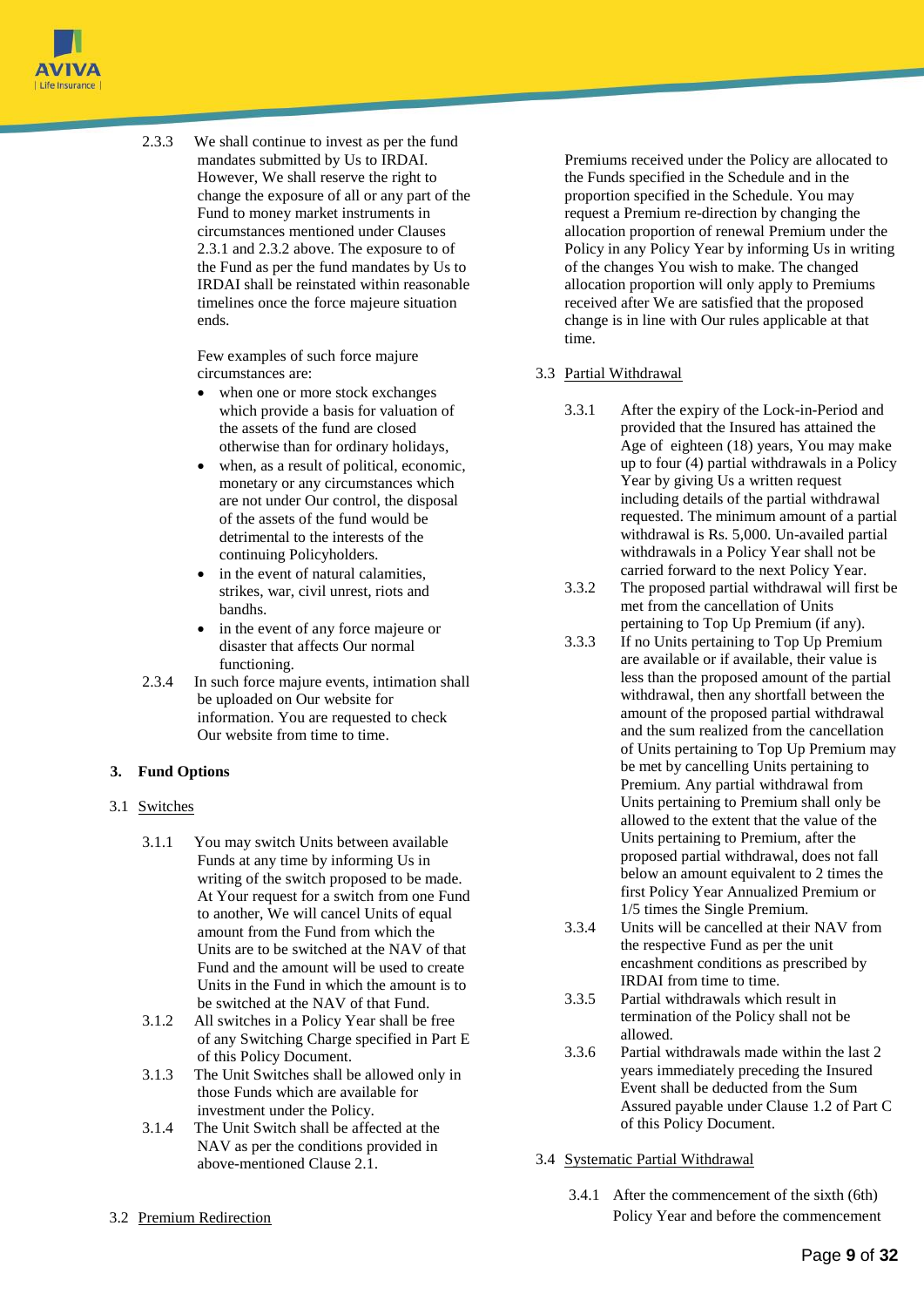

of the last three (3) Policy Years prior to the Maturity Date, You may opt for the systematic partial withdrawal option.

- 3.4.2 Under this option, a fixed percentage of Fund Value pertaining to Premium at the time of start of systematic partial withdrawal shall be payable to You as structured payouts out of Your Unit Account subject to following conditions:
- 3.4.2.1 The minimum Fund Value at the time of start of systematic partial withdrawal should at least be Rupees Five Lakhs (Rs. 5,00,000).
- 3.4.2.2 The payout term should be any whole number from 3 to outstanding Policy Term.
- 3.4.2.3 During the payout term, all investment risks shall continue to be borne by You.
- 3.4.2.4 Payout frequency available is yearly, halfyearly, quarterly and monthly.
- 3.4.2.5 You may choose to receive the payouts either through direct credit/ NEFT/ cheque. Please note that payment through cheque is available only for yearly and half yearly payout frequency.
- 3.4.2.6 All the payments shall be made in arrears.
- 3.4.2.7 If at any time, during the payout term, the Fund Value pertaining to Premium falls below 2 times the first Policy Year Annualized Premium or 1/5 times the Single Premium, then the systematic partial withdrawal will be discontinued immediately and automatically, and the Policy will continue as per the existing terms and conditions.
- 3.4.3 In order to exercise this option, You will have to send Us a written request at least fifteen (15) days prior to the month from which You intend to start the systematic partial withdrawal option specifying the payout term (a whole number greater than or equal to three (3) years and less than the number of the Policy Years in the remainder of the Policy Term), payout amount and payout frequency. The payout amount may be any amount between twenty five hundredths percent (0.25%) to one percent (1%) of the Fund Value per month multiplied by the payout frequency opted by You subject to a minimum of Rupees Fifteen Thousand (Rs. 15,000) per annum.
- 3.4.4 This option shall be effective from the date that We have issued an endorsement to the Schedule specifying the payout term, payout

frequency, mode and payout amount for the systematic partial withdrawal option.

- 3.4.5 You may discontinue or recommence this option at any time during the Policy Term, subject to the provisions above.
- 3.4.6 Systematic partial withdrawals made within the last 2 years immediately preceding the Insured Event shall be deducted from the Sum Assured payable under Clause 1.2 of Part C of this Policy Document.

# 3.5 Top Up

- 3.5.1 Payment of Top-Up Premium under the Policy shall be allowed during the Policy Term subject to the following:
- 3.5.1.1 All the due installments of Premium till the date of the payment of the Top Up Premium have been received in full.
- 3.5.1.2 At any point of time during the Policy Term, the total Top Up Premium received by Us shall not exceed the sum total of the Premium paid by You till that point of time.
- 3.5.1.3 No Top up Premium shall be accepted in the last 5 Policy Years of the Policy Term.
- 3.5.1.4 Every Top Up Premium is subject to a lock-in-period of 5 years from the date of payment of each Top Up Premium, except in case of complete surrender of the policy.
- 3.5.2 You may specify different proportion of Funds into which the Top Up Premium should be invested. If You do not specify the allocation proportion at the time of making the Top Up Premium, the allocation proportion for Top Up Premium will be the same as applicable for Premium.
- 3.5.3 Sum Assured pertaining to top-up premium shall be 1.25 times the top-up premium.
- 3.6 Loan

No loans are available under this Policy**.**

# **4. Extension of Policy Term**

- 4.1 You may opt to extend the original Policy Term by 5 Policy Years or 10 Policy Years subject to the following conditions:
	- 4.1.1 Written request for extension of the Policy Term received by Us not before 30 days prior to Maturity Date;
	- 4.1.2 You may exercise this option only once during the Policy Term;
	- 4.1.3 All due Premiums have been received in full till Maturity Date;
	- 4.1.4 Extension of Policy Term shall not be allowed post the Maturity Date;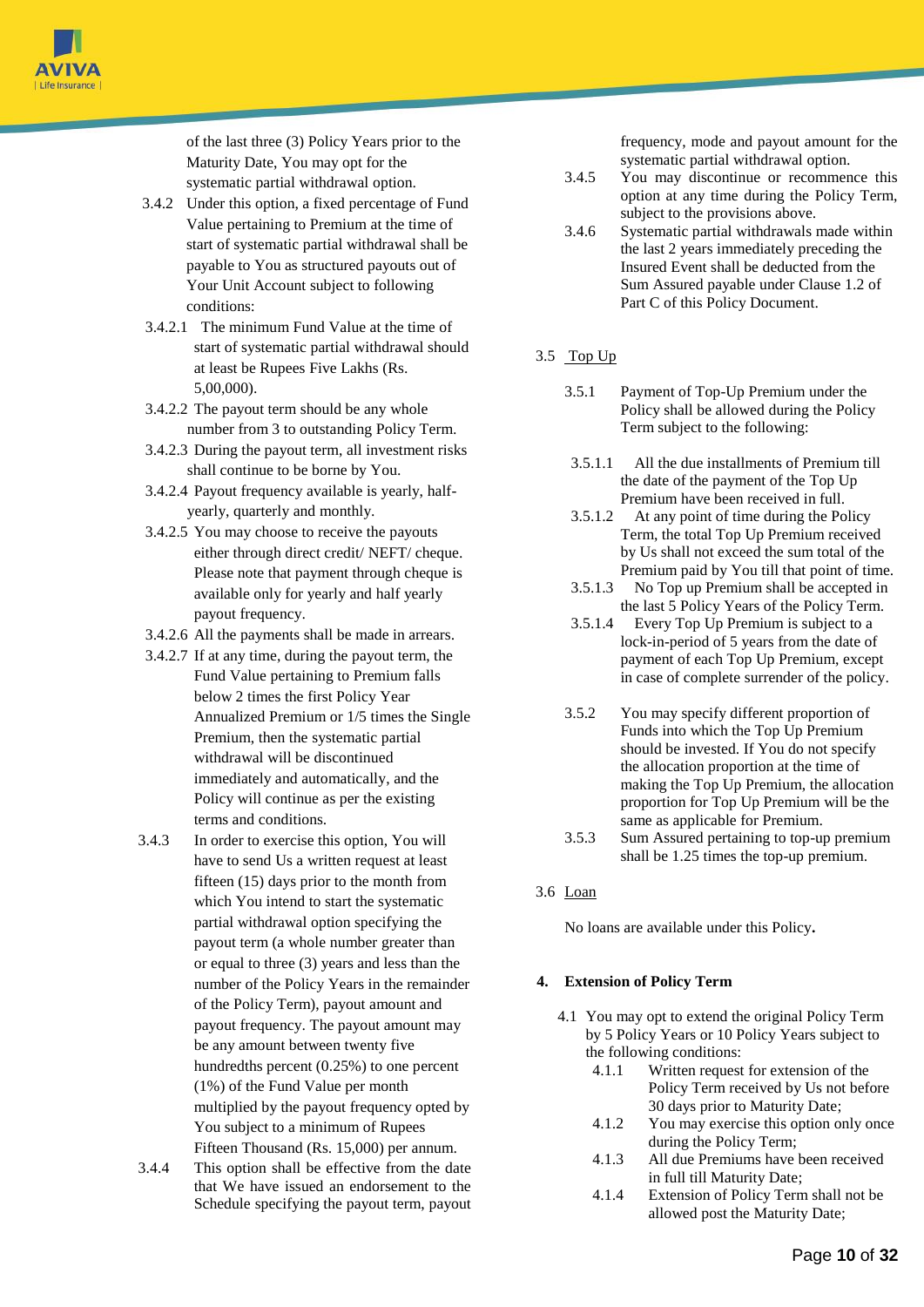

- 4.1.5 Effecting of this option is subject to the Insured's age not more than 75 years last birthday as on revised Maturity Date;
- 4.1.6 This option shall be effective from the date that We have issued an endorsement to the Schedule specifying the extended Policy Term;
- 4.1.7 Premium payments shall not be allowed during the extended period;
- 4.1.8 Risk cover under the Policy shall continue during the extended period;
- 4.1.9 All risk charges (Mortality charge and Accidental Death Benefit charge, if opted for) and Fund Management Charges will continue to be deducted as per the terms and condition of the Policy during the extended period;
- 4.1.10 During the extended period, if the Fund Value falls below 2 times the Annualized Premium or 1/5 times the Single Premium, the Policy shall be automatically foreclosed and Fund Value as on such date shall be paid to You.

## **5. Discontinuance, Surrender, Revival and Reduced Paid-up Value**

# **A. During Lock-In Period**

# 5.1 Policy Discontinuance Within The Lock-In Period

- 5.1.1 For other than a Single Premium Policy, if We do not receive the Premium in full before the expiry of the Grace Period and such default takes place within the Lock-In Period, We will credit the Fund Value in the Discontinued Policy Fund after deducting the applicable Discontinuance Charge and the risk cover and rider cover/optional cover, if any, shall cease with immediate effect. On such discontinuance, We will communicate the status of Your Policy, within three months of the first unpaid Premium and provide You the option to revive the Policy within the Revival Period.
- 5.1.2 In the event You opt to revive Your Policy but do not do so during the Revival Period, the Proceeds of the Discontinued Policy Fund shall be paid to You at the end of the Revival Period or Lock-In Period, whichever is later. In respect of Revival Period ending after Lock-In Period, Your Policy will remain in Discontinued Policy Fund till the end of Revival Period. The Discontinued Policy

Fund Management Charge will be applicable during this period and no other charges will be applied.

- 5.1.3 In the event You do not exercise the option as set out above, the Policy shall continue without any risk cover and rider/optional cover, if any, and the Funds shall remain invested in the Discontinued Policy Fund. The Proceeds of the Discontinued Policy Fund shall be paid to the You and the Policy shall terminate at the end of the Lock-in Period.
- 5.1.4 If You Surrender the Policy, (Single Premium or other than Single Premium Policy) Proceeds of the Discontinued Policy Fund shall be payable at the end of Lock-in Period or date of Surrender, whichever is later.
- 5.2 Revival Of Discontinued Policy During Lock-In-Period – For other than a Single Premium Policy
	- 5.2.1 In the event You revive the Policy within the Revival Period (3 years), the Policy shall be revived restoring the risk cover, along with the investments made in the segregated funds as chosen by You out of the Discontinued Policy Fund. Applicable charges in accordance with Part E will be deducted from the Discontinued Policy Fund.
	- 5.2.2 At the time of Revival We:
	- 5.2.2.1 shall collect all due and unpaid Limited/ Regular Premiums without charging any interest or fee.
	- 5.2.2.2 shall levy Policy Administration Charge and Premium Allocation Charge as applicable during the

Discontinuance Period. Guarantee charges, if applicable during the Discontinuance Period, shall be

deducted provided the guarantee continues to be applicable. No other charges will be levied.

- 5.2.2.3 shall add back to the Funds, the Discontinuance Charge deducted at the time of discontinuance of the Policy.
- 5.2.3 Once a discontinued policy is revived then all applicable charges in accordance with Part E shall be levied from time to time.

# **B. After Lock-In Period**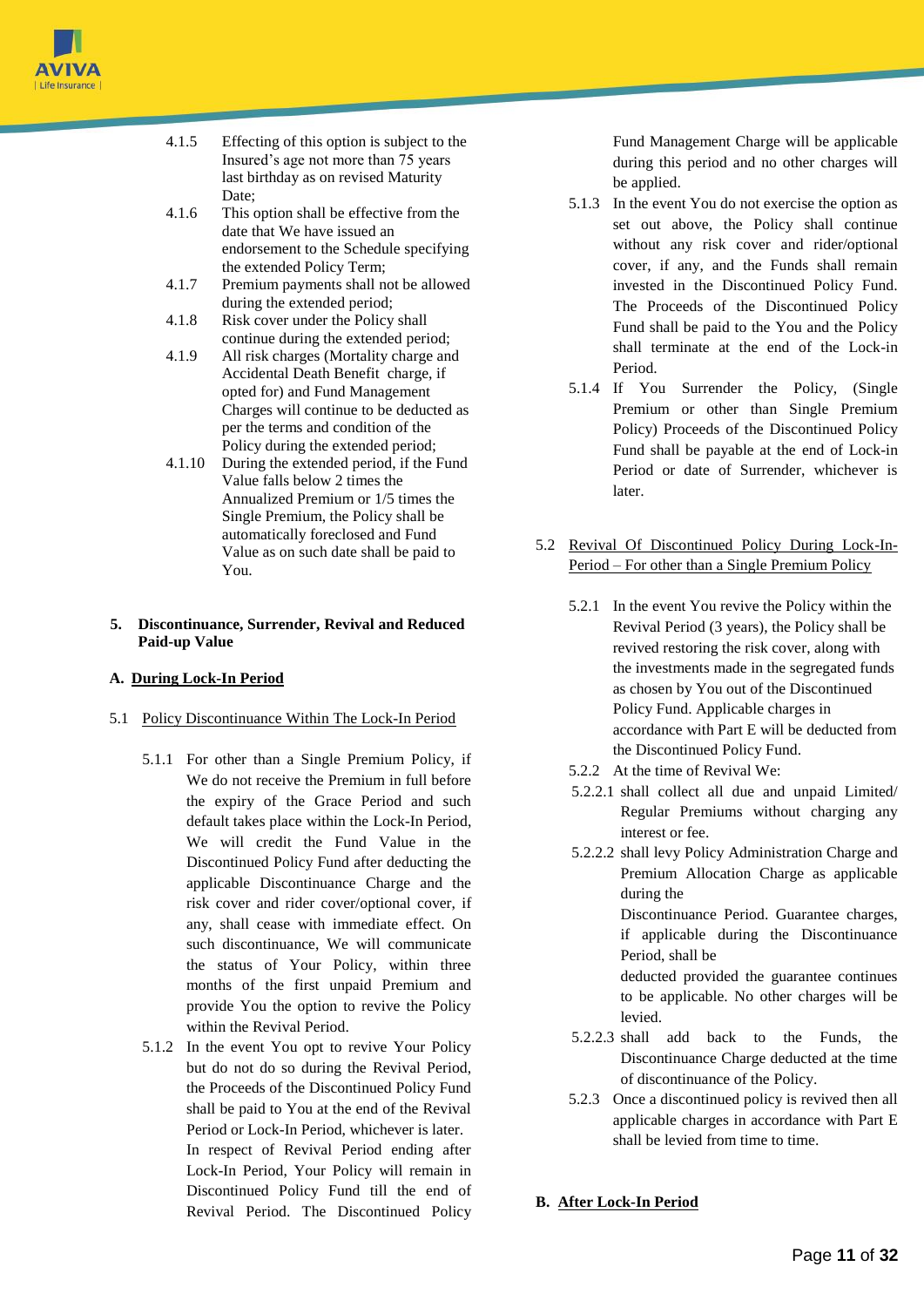

#### 5.3 Policy Discontinuance after the Lock-in-Period

5.3.1 For other than a Single Premium Policy, if the Premium is not received in full by Us before the expiry of the Grace Period and such default occurs after the Lock-In-Period, Your Policy shall be converted into a Reduced Paid Up Policy with the Reduced Paid-Up Sum Assured i.e.

> *Reduced Paid-Up Sum Assured= Sum Assured x Number of Premiums Received/ Total Number of Premiums Payable under the Policy*.

> All charges in accordance with Part E of this Policy Document shall be deducted during the Revival Period. However, the Mortality Charge shall be deducted based on the Reduced Paid-up Sum Assured only. On such discontinuance, We will communicate the status of Your Policy, within three months of the first unpaid Premium and provide You the option to:

- 5.3.1.1 Revive the Policy within the Revival Period; or
- 5.3.1.2 Complete Withdrawal i.e Surrender from the Policy.
- 5.3.2 In the event You opt to revive Your Policy but do not do so during the Revival Period, the Fund Value shall be paid to You at the end of the Revival Period.
- 5.3.3 In the event You do not exercise any option as set out above, Your Policy shall continue to be in reduced paid up status. At the end of the Revival Period the proceeds of the Funds will be paid to You and the Policy shall terminate.
- 5.3.4 In the event that the Insured Event occurs when the Policy is converted to a Reduced Paid-Up Policy, the Claimant shall receive the highest of the following amounts as Death Benefit:
- 5.3.4.1 Higher of the Reduced Paid-Up Sum Assured or the Fund Value of Premiums as on the date of notification of occurrence of the Insured Event or 105% of the total Premium received up to the date of Insured Event; and
- 5.3.4.2 Higher of the Top Up Sum Assured or the Fund Value of Top-Up Premiums as on the date of notification of occurrence of the Insured Event or 105% of the total Top-Up

Premiums received up to the date of Insured Event, if any

- 5.3.5 If You Surrender the Policy, (Single Premium policy and other than Single Premium Policy) We will pay the proceeds of the Fund Value to You.
- 5.3.6 If the Insured Event has not occurred upto the Maturity Date and the Policy is converted to a Reduce Paid Up Policy, the Claimant who is the Policyholder/Assignee (if the Policy has been assigned) shall receive the following benefits:
- 5.3.7 The Fund Value pertaining to Premium and Top-up Premium, if any, as on Maturity Date; and
- 5.3.8 Number of Premiums Received/ Total Number of Premiums Payable under the Policy multiplied by the percentage of the Premium Allocation Charges, Mortality Charges and Policy Administration Charges deducted during the Policy Term as specified in the Policy Schedule.
- 5.4 Revival of a Discontinued Policy after Lock-In Period – For other than a Single Premium Policy
	- 5.4.1 If You choose to revive the Policy within the Revival Period, then You may revive the Policy at any time during the Revival Period by giving Us written notice, provided that:
	- 5.4.1.1 You provide Us at Your expense, satisfactory evidence of insurability of the Insured in accordance with Our board approved underwriting policy. We further may obtain additional information before reviving the Policy and also reserve the right to decline Revival of the Policy or impose additional Mortality Charges;
	- 5.4.1.2 We receive the due Premium in full along with applicable charges in accordance with Part E.
	- 5.4.2 At the time of Revival We:
	- 5.4.2.1 shall collect all due and unpaid Limited/ Regular Premiums without charging any interest or fee
	- 5.4.2.2 shall levy Premium Allocation Charge in accordance with Part E. Guarantee charges, if any, in accordance with part E, shall be deducted if guarantee continues to be applicable.
	- 5.4.2.3 No other charges shall be levied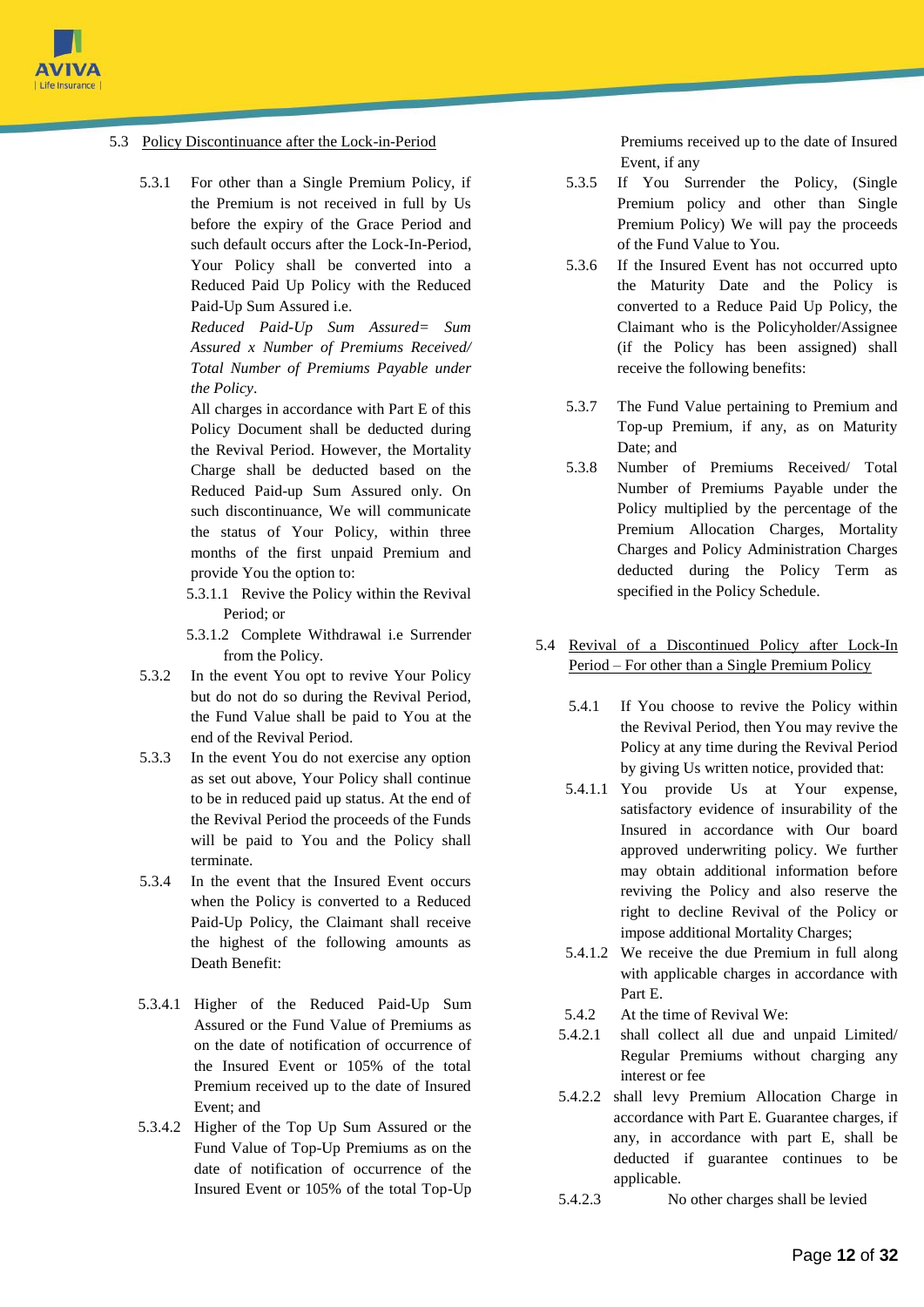

- 5.4.3 Rider, if any, may also be revived by You subject to Our board approved underwriting policy.
- 5.4.4 Once a Paid Up Policy is revived then all applicable charges in accordance with Part E shall be levied from time to time as long as the Policy remains in-force for full risk cover.

#### **6. Systematic Transfer Plan (STP)**

- 6.1 STP facilitates the switching of Units from the Protector Fund–II to the Enhancer Fund–II during the Policy Term except during the last two (2) Policy Years. During the last two (2) Policy Years, the Units in the Enhancer Fund-II shall be automatically switched back to the Protector Fund–II in accordance with the provisions below:
	- 6.1.1 This option is available to You provided that at least 10% of Premiums is allocated to the Protector Fund – II.
	- 6.1.2 Subject to Our applicable rules for STP, You may at any time before the commencement of the last three (3) Policy Years of the Policy Term (i.e. the last thirty six (36) months of the Policy Term) opt for STP, by giving Us a written notice at least thirty (30) days prior to the Policy Anniversary from which this option is proposed to be effected.
	- 6.1.3 Under this option, You may chose between a monthly or a weekly STP and on each monthly/weekly anniversary of the Policy Anniversary from which STP commenced.
	- 6.1.4 Units from the Protector Fund-II shall be switched automatically into the Enhancer Fund-II during the full Policy Year in the following manner:
	- 6.1.5 If You have opted for a monthly STP, then:

| <b>Duration</b><br>completed from<br>the last Policy<br>Anniversary | Units to be switched<br>from the Protector<br><b>Fund-II</b> to the<br><b>Enhancer Fund-II</b> |  |  |  |  |  |  |
|---------------------------------------------------------------------|------------------------------------------------------------------------------------------------|--|--|--|--|--|--|
| Month 1                                                             | $1/12^{\text{th}}$ of the Units<br>available at the end of<br>Month 1                          |  |  |  |  |  |  |
| Month 2                                                             | $1/11^{\text{th}}$ of the Units<br>available at the end of<br>Month 2                          |  |  |  |  |  |  |
|                                                                     |                                                                                                |  |  |  |  |  |  |
| Month 6                                                             | $1/7$ <sup>th</sup><br>of the Units<br>available at the end of<br>Month 6                      |  |  |  |  |  |  |
|                                                                     |                                                                                                |  |  |  |  |  |  |
| Month 11                                                            | of the Units<br>1/2<br>available at the end of                                                 |  |  |  |  |  |  |

|          | Month 11                                                |
|----------|---------------------------------------------------------|
| Month 12 | Balance<br>Units<br>available at the end of<br>Month 12 |

6.1.6 If You have opted for a weekly STP, then:

| <b>Duration</b><br>completed from<br>the last Policy<br><b>Anniversary</b> | Units to be switched<br>from the Protector<br><b>Fund-II</b> to the<br><b>Enhancer Fund-II</b> |  |  |  |  |  |  |  |
|----------------------------------------------------------------------------|------------------------------------------------------------------------------------------------|--|--|--|--|--|--|--|
| Week 1                                                                     | $1/52nd$ of the Units<br>available at the end of<br>Week 1                                     |  |  |  |  |  |  |  |
| Week 2                                                                     | $1/51st$ of the Units<br>available at the end of<br>Week 2                                     |  |  |  |  |  |  |  |
|                                                                            |                                                                                                |  |  |  |  |  |  |  |
| Week 26                                                                    | $1/27^{\text{th}}$<br>of the Units<br>available at the end of<br>Week 26                       |  |  |  |  |  |  |  |
|                                                                            |                                                                                                |  |  |  |  |  |  |  |
| Week 51                                                                    | $1/2$ of the Units<br>available at the end of<br>Week 51                                       |  |  |  |  |  |  |  |
| Week 52                                                                    | Balance Units available<br>at the end of Week 52                                               |  |  |  |  |  |  |  |

6.1.7 Notwithstanding the provisions of Article 6.1.2, if the STP is in force, then, during the last two (2) Policy Years of the Policy Term (i.e. the last twenty four (24) months of the Policy Term), the following proportion of the Units in the Enhancer Fund-II shall be switched automatically from the Enhancer Fund-II into the Protector Fund-II on a monthly basis irrespective of whether a monthly or weekly STP has been chosen:

| <b>Duration</b><br>completed from | Units to be switched<br>from the Enhancer    |
|-----------------------------------|----------------------------------------------|
| the last Policy                   | Fund-II to<br>the                            |
| Anniversary                       | <b>Protector Fund-II</b>                     |
| Month 1                           | $\overline{1/24}$ <sup>th</sup> of the Units |
|                                   | available at the start of                    |
|                                   | 24 <sup>th</sup> month before the            |
|                                   | Maturity Date.                               |
| Month <sub>2</sub>                | $\overline{1/2}3^{th}$ of the Units          |
|                                   | available at the start of                    |
|                                   | $23th$ month before the                      |
|                                   | Maturity Date.                               |
|                                   |                                              |
| Month 12                          | $1/13^{th}$<br>of the Units                  |
|                                   | available at the start of                    |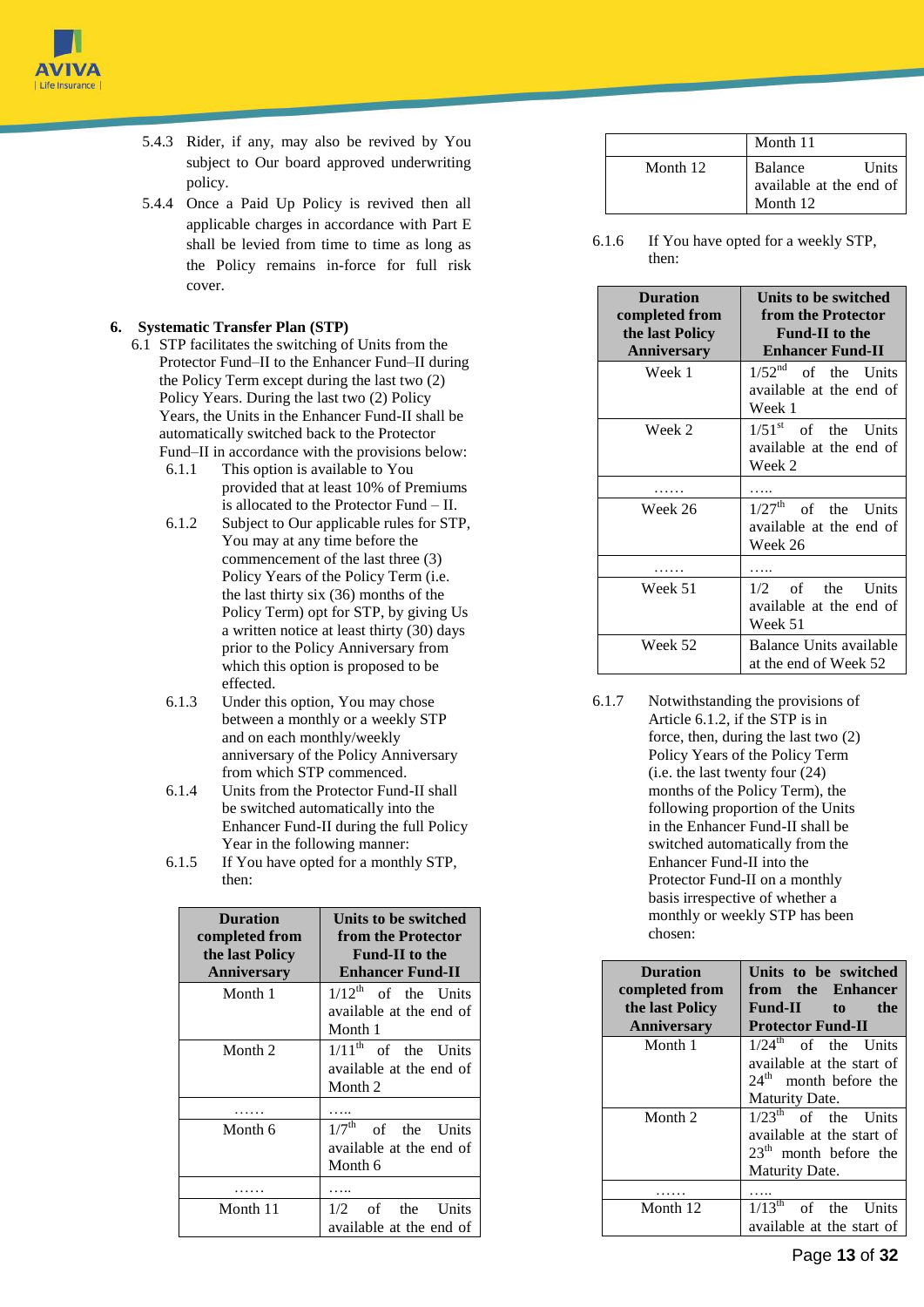

| <b>Duration</b><br>completed from<br>the last Policy<br>Anniversary | Units to be switched<br>from the Enhancer<br>Fund-II to<br>the<br><b>Protector Fund-II</b> |  |  |  |  |  |  |
|---------------------------------------------------------------------|--------------------------------------------------------------------------------------------|--|--|--|--|--|--|
|                                                                     | $12th$ month before the                                                                    |  |  |  |  |  |  |
|                                                                     | Maturity Date.                                                                             |  |  |  |  |  |  |
| .                                                                   |                                                                                            |  |  |  |  |  |  |
| Month <sub>23</sub>                                                 | $1/2$ of the Units<br>available at the start of                                            |  |  |  |  |  |  |
|                                                                     | $2nd$ month before the                                                                     |  |  |  |  |  |  |
|                                                                     | Maturity Date.                                                                             |  |  |  |  |  |  |
| Month <sub>24</sub>                                                 | Balance Units available                                                                    |  |  |  |  |  |  |
|                                                                     | at the start of last                                                                       |  |  |  |  |  |  |
|                                                                     | month before the                                                                           |  |  |  |  |  |  |
|                                                                     | Maturity Date.                                                                             |  |  |  |  |  |  |

- 6.2 All the 12/52 automatic switches in a Policy Year will be free of cost.
- 6.3 You may discontinue the STP by giving Us a written notice at least thirty (30) days prior to any Policy Anniversary from which You wish to discontinue STP.
- 6.4 You may at any time resume the STP by giving Us a written notice of atleast thirty (30) days prior to the Policy Anniversary from which You wish to recommence the STP.
- 6.5 All the switches carried out under the STP Plan will be free of cost and the conditions applicable for normal switches shall not be applicable to these switches.
- 6.6 No other switches into or from the Protector Fund-II shall be allowed while the STP is applicable. No other switches into or from the Enhancer Fund-II will be allowed in the last two (2) Policy Years of the Policy Term, if the STP is applicable.
- 6.7 If the Fund Value is transferred to the Discontinued Policy Fund while the STP option is in force under the Policy, the STP option will be immediately and automatically cancelled. You may opt to re-commence the STP option after the Policy has been validly revived.

# **7. Vesting of Policy**

- 7.1 If the Insured is less than Age 18 on the Policy Commencement Date then, immediately and automatically upon the Insured attaining Age 18:
	- 7.1.1 The Policy shall vest in the Insured;
	- 7.1.2 The Insured shall solely become entitled to exercise any and all rights of the Policyholder in relation to the Policy; and
	- 7.1.3 The Insured shall solely become obliged to accept and discharge any and all obligations of the Policyholder under this Policy.
- 7.2 If You die when the Insured is less than Age 18, the Policy shall, on the submission of the necessary application and supporting documents

as required by Us, vest in the surviving parent/legal guardian of the Insured.

7.3 The risk under the Policy on the life of the Insured shall commence immediately on the Policy Commencement Date even if the Insured is less than Age 18 on the Policy Commencement Date.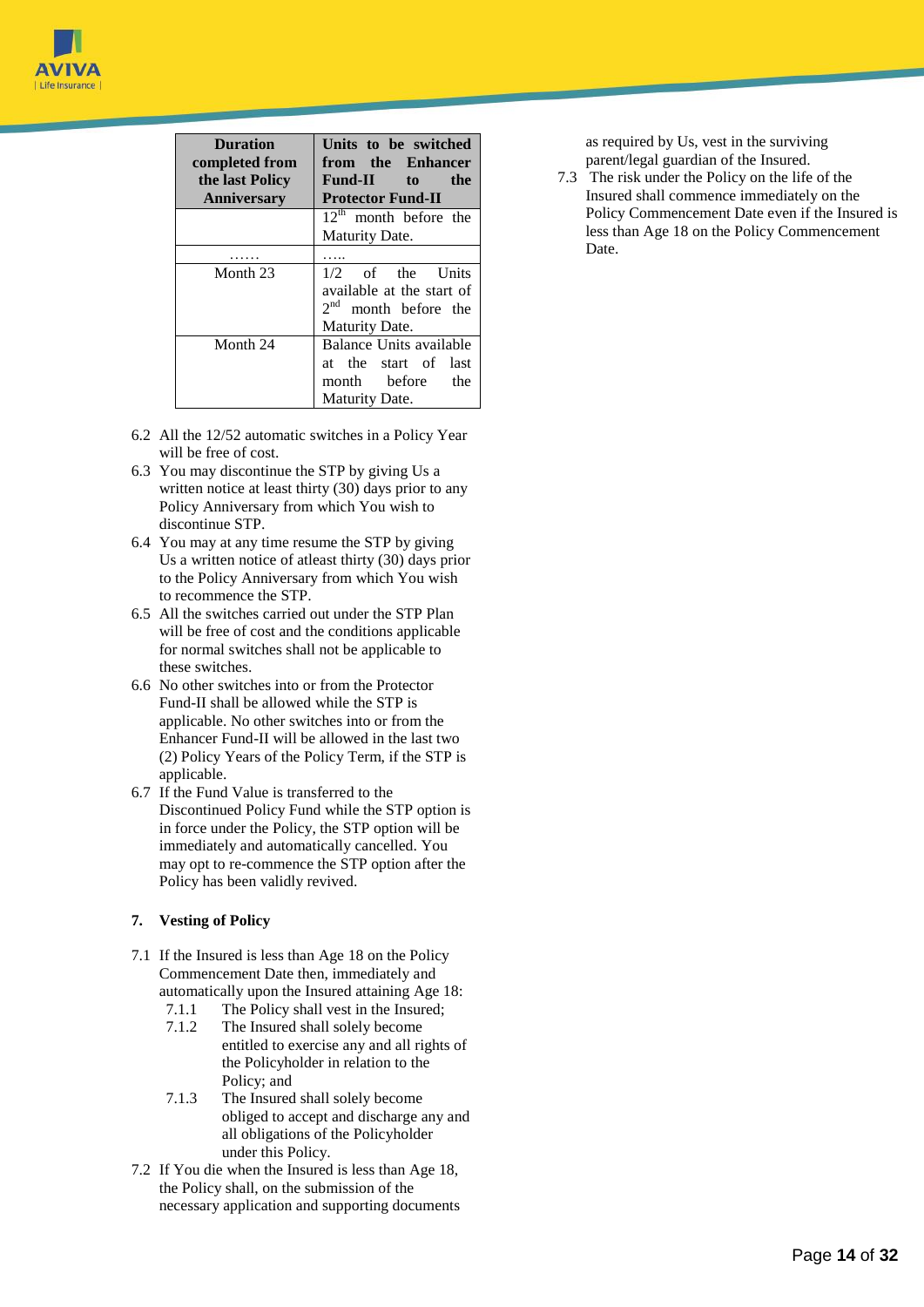

|                       | Part E                    |                                                                     |                         |                           |                   |                                      | <b>Name</b><br>and    |                         |                                      |                     | <b>Maxi</b><br>mum |
|-----------------------|---------------------------|---------------------------------------------------------------------|-------------------------|---------------------------|-------------------|--------------------------------------|-----------------------|-------------------------|--------------------------------------|---------------------|--------------------|
| 1.                    | <b>Applicable Charges</b> |                                                                     |                         |                           |                   | <b>Nature</b><br>of<br><b>Charge</b> |                       | <b>Rates Applicable</b> |                                      | char<br>ge<br>limit |                    |
|                       |                           | The charges which shall be levied under the Policy from             |                         |                           |                   |                                      | 2)                    |                         |                                      |                     | N <sub>o</sub>     |
|                       |                           | time to time are provided in the table below.                       |                         |                           |                   |                                      | Policy<br>Admini      |                         | <b>Policy Administration Charge</b>  |                     | Chan<br>ge         |
| <b>Name</b>           |                           |                                                                     |                         |                           |                   | Maxi                                 | stration              | <b>Policy</b>           | (per month)                          |                     |                    |
| and                   |                           |                                                                     |                         |                           |                   | mum                                  | Charge:               | Year                    | Regular/Limited                      | Single<br>Premium   |                    |
| <b>Nature</b><br>of   |                           |                                                                     | <b>Rates Applicable</b> |                           |                   | char<br>ge                           | This is a<br>charge   |                         | Premium Policy                       | Policy              |                    |
| <b>Charge</b>         |                           |                                                                     |                         |                           |                   | limit                                | levied                |                         | $0.15%$ of<br>Annualized             |                     |                    |
| 1)<br>Premiu          |                           | <b>Premium Allocation Charge-</b><br><b>Regular/Limited Premium</b> |                         |                           |                   | N <sub>o</sub><br>Chan               | lat<br>the<br>beginni | $1 - 5$                 | Premium subject                      |                     |                    |
| m                     |                           |                                                                     |                         |                           |                   | ge                                   | of<br>ng              |                         | to max of Rs. 500<br>per month       | Rs. 200             |                    |
| Allocati<br>on        | Policy                    | Upto                                                                | 2 lac to                | 5 lac<br>to               | 10<br>lacs        |                                      | each<br>policy        |                         | $0.35%$ of                           | per month           |                    |
| Charge:               | Year                      | 1.99 lacs                                                           | 4.99<br>lacs            | 9.99                      | and               |                                      | month                 | 6                       | Annualized                           |                     |                    |
| This is a<br>percenta |                           |                                                                     |                         | lacs                      | above             |                                      | from                  | onwards                 | Premium subject<br>to max of Rs. 500 |                     |                    |
| ge of                 | 1                         | 6.00%                                                               | 5.50%                   | 5.00<br>$\%$              | 4.00<br>$\%$      |                                      | the Unit<br>Account   |                         | per month                            |                     |                    |
| the                   | 2                         | 5.00%                                                               | 5.00%                   | 4.00                      | $\overline{3.00}$ |                                      | by                    |                         |                                      |                     |                    |
| Premiu<br>m           |                           |                                                                     |                         | $\%$<br>3.50              | $\%$<br>2.00      |                                      | cancelli<br>ng        |                         |                                      |                     |                    |
| appropri              | 3                         | 3.50%                                                               | 3.50%                   | $\%$                      | $\%$              |                                      | Units                 |                         |                                      |                     |                    |
| ated<br>towards       | $\overline{4}$            | 3.50%                                                               | 3.50%                   | $\overline{3.00}$         | 2.00              |                                      | for                   |                         |                                      |                     |                    |
| charges               |                           |                                                                     |                         | $\%$<br>$\overline{3.00}$ | $\%$<br>2.00      |                                      | equivale<br>nt        |                         |                                      |                     |                    |
| from                  | 5                         | 3.00%                                                               | 3.00%                   | $\%$                      | $\%$              |                                      | amount.               |                         |                                      |                     |                    |
| the<br>Premiu         | 6                         | 2.00%                                                               | 2.00%                   | 1.00                      | 1.00              |                                      | Policy                |                         |                                      |                     |                    |
| m                     |                           |                                                                     |                         | $\%$<br>1.00              | $\%$<br>1.00      |                                      | Admini<br>stration    |                         |                                      |                     |                    |
| received<br>. This is | $7-10$                    | 2.00%                                                               | 2.00%                   | $\%$                      | $\%$              |                                      | Charge                |                         |                                      |                     |                    |
| a charge              | 11                        |                                                                     | Nil                     |                           |                   |                                      | is                    |                         |                                      |                     |                    |
| levied<br>at the      | onwa<br>rds               |                                                                     |                         |                           |                   |                                      | applicab<br>le        |                         |                                      |                     |                    |
| time of               |                           |                                                                     |                         |                           |                   |                                      | through               |                         |                                      |                     |                    |
| receipt               |                           | <b>Premium Allocation Charge-Single</b>                             |                         |                           |                   |                                      | out the<br>Policy     |                         |                                      |                     |                    |
| of<br>Premiu          | Premium                   |                                                                     |                         |                           |                   |                                      | Term.                 |                         |                                      |                     |                    |
| m.                    |                           | <b>SP Amount</b>                                                    |                         | Charge                    |                   |                                      |                       |                         |                                      |                     |                    |
|                       |                           | Up to Rs. 9.99 lacs                                                 |                         | 5%                        |                   |                                      |                       |                         |                                      |                     |                    |
|                       |                           | Rs. 10 lacs & above                                                 |                         | 3%                        |                   |                                      |                       |                         |                                      |                     |                    |
|                       |                           | Nil Charges for Top-up Premium                                      |                         |                           |                   |                                      |                       |                         |                                      |                     |                    |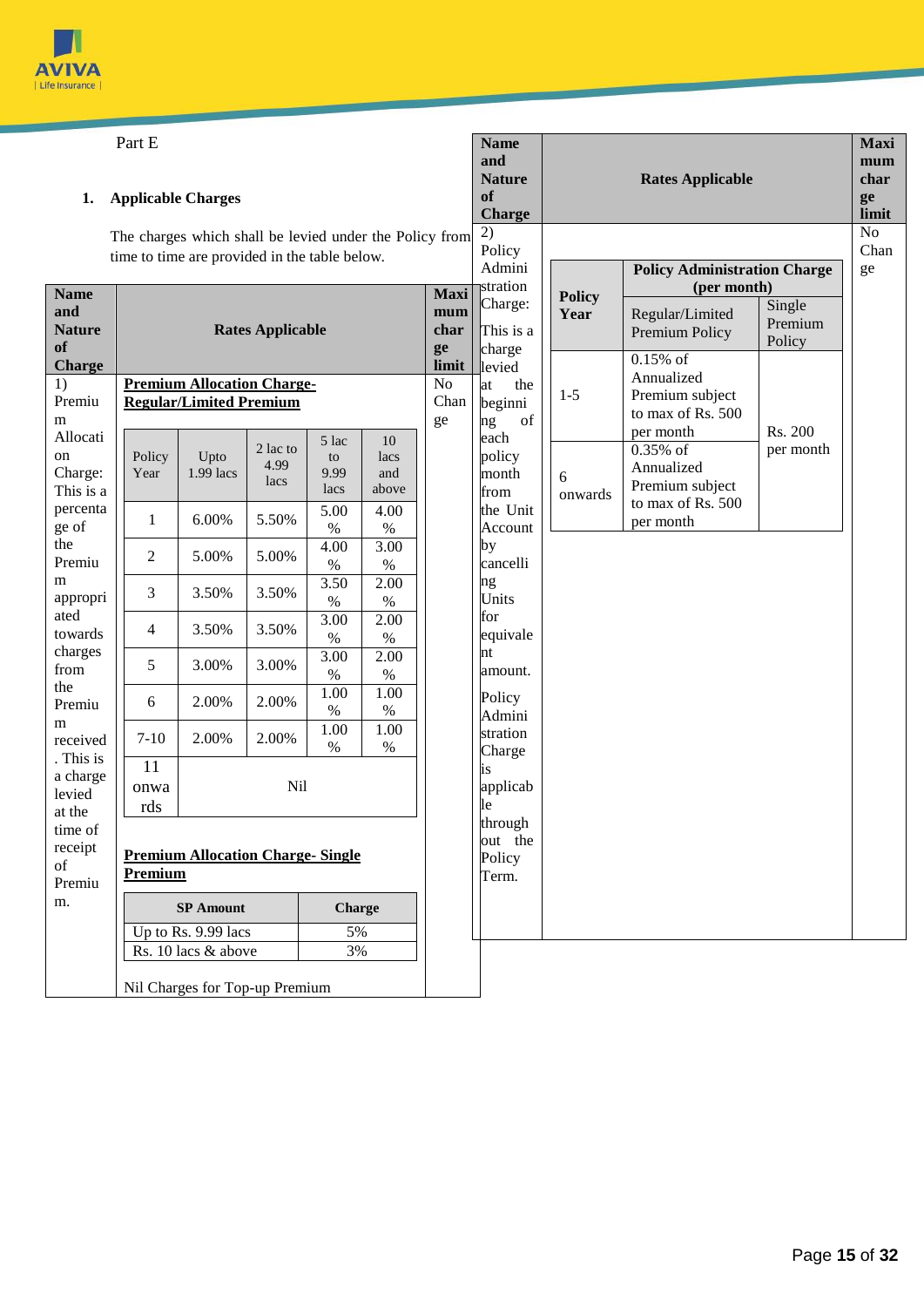

| <b>Name</b>                |                                                                                       | <b>Maxi</b>    | <b>Name</b>                |                         | <b>Maxi</b> |
|----------------------------|---------------------------------------------------------------------------------------|----------------|----------------------------|-------------------------|-------------|
| and                        |                                                                                       | mum            | and                        |                         | mum         |
| <b>Nature</b><br><b>of</b> | <b>Rates Applicable</b>                                                               | char           | <b>Nature</b><br><b>of</b> | <b>Rates Applicable</b> | char        |
| <b>Charge</b>              |                                                                                       | ge<br>limit    | <b>Charge</b>              |                         | ge<br>limit |
| 3)                         | As per the Table enclosed in Annexure 4.                                              | No             | 5)                         | Nil.                    | Nil.        |
| Mortalit                   |                                                                                       | Chan           | Switchi                    |                         |             |
| y                          | The Mortality Charge will be applicable on                                            | ge             | ng                         |                         |             |
| Charge:                    | Sum At Risk(SAR):                                                                     |                | Charge                     |                         |             |
| This is                    | a. Higher of Sum Assured or 105% of                                                   |                | This is a                  |                         |             |
| the cost<br>of<br>life     | total Premiums paid minus Fund<br>Value of Premiums; plus                             |                | charge                     |                         |             |
| insuranc                   | b. Higher of Top-Up Sum Assured or                                                    |                | levied                     |                         |             |
| e cover                    | 105% of Top-Up Premiums paid                                                          |                | on                         |                         |             |
| under                      | minus Fund Value of Top-Up                                                            |                | switchin<br>of             |                         |             |
| the<br>Policy.             | Premiums.                                                                             |                | g<br>monies                |                         |             |
| This is                    |                                                                                       |                | from                       |                         |             |
| levied                     | SAR is always greater than or equal to zero.                                          |                | one                        |                         |             |
| at<br>the                  | The Sum Assured will get reduced by all the                                           |                | Fund to                    |                         |             |
| beginni                    | partial /systematic partial withdrawal(s) made                                        |                | another                    |                         |             |
| of<br>ng<br>each           | during the two-year period immediately<br>preceding the Insured Event. The partial    |                | availabl                   |                         |             |
| policy                     | withdrawals from Units pertaining to Premium                                          |                | e Fund                     |                         |             |
| month                      | shall only be counted for the purpose of                                              |                | under                      |                         |             |
| from                       | adjusting the Sum Assured to be payable on                                            |                | the                        |                         |             |
| the unit<br>account        | occurrence of the Insured Event. Partial<br>withdrawals made from the Top-Up Premiums |                | Policy,                    |                         |             |
| by                         | shall not be deducted for this purpose.                                               |                | beyond                     |                         |             |
| cancelli                   |                                                                                       |                | the free                   |                         |             |
| ng                         | Rs.0.70 per 1,000 Sum Assured per annum                                               |                | switchin                   |                         |             |
| Units of<br>the            | shall be charged for Accidental Death Benefit<br>Cover                                |                |                            |                         |             |
| equivale                   |                                                                                       |                | transacti<br>ons           |                         |             |
| nt                         | As per Table enclosed in Annexure 4 for                                               |                | under                      |                         |             |
| amount.                    | Waiver of Premium charge as per 1000 Sum                                              |                | the                        |                         |             |
|                            | at Risk where                                                                         |                | Policy,                    |                         |             |
|                            | Sum at risk for Waiver of Premium benefit $=$                                         |                | if any.                    |                         |             |
|                            | Premium X Waiver of Premium Sum at Risk<br>Factor as per Annexure 5.                  |                |                            |                         |             |
| 4) Fund                    | Fund Management Charge (FMC) of 1.35% of                                              | N <sub>o</sub> |                            |                         |             |
| Manage                     | the value of assets underlying the Fund per                                           | Chan           |                            |                         |             |
| ment                       | annum will be applied on the below given                                              | ge.            |                            |                         |             |
| Charge<br>This is a        | Funds while calculating respective NAVs on a                                          |                |                            |                         |             |
| charge                     | daily basis.                                                                          |                |                            |                         |             |
| levied                     | Fund<br>Risk Profile                                                                  |                |                            |                         |             |
| the<br>at                  | <b>Balanced Fund-II</b><br>Medium<br><b>Bond Fund-II</b><br>Low                       |                |                            |                         |             |
| time of                    | Enhancer Fund-II<br>High                                                              |                |                            |                         |             |
| comput<br>ation of         | Growth Fund-II<br>High                                                                |                |                            |                         |             |
| <b>NAV</b>                 | Infrastructure Fund<br>High                                                           |                |                            |                         |             |
| and                        | Protector Fund-II<br>Low                                                              |                |                            |                         |             |
| shall be                   | PSU Fund<br>High                                                                      |                |                            |                         |             |
| appropri<br>ated by        |                                                                                       |                |                            |                         |             |
| adjustin                   | Discontinued Policy Fund Management<br>Charge: 0.50% of the value of assets           |                |                            |                         |             |
| the<br>g                   | underlying the Fund per annum or as per the                                           |                |                            |                         |             |
| NAV.                       | guidelines issued by the IRDAI from time to                                           |                |                            |                         |             |
|                            | time.                                                                                 |                |                            |                         |             |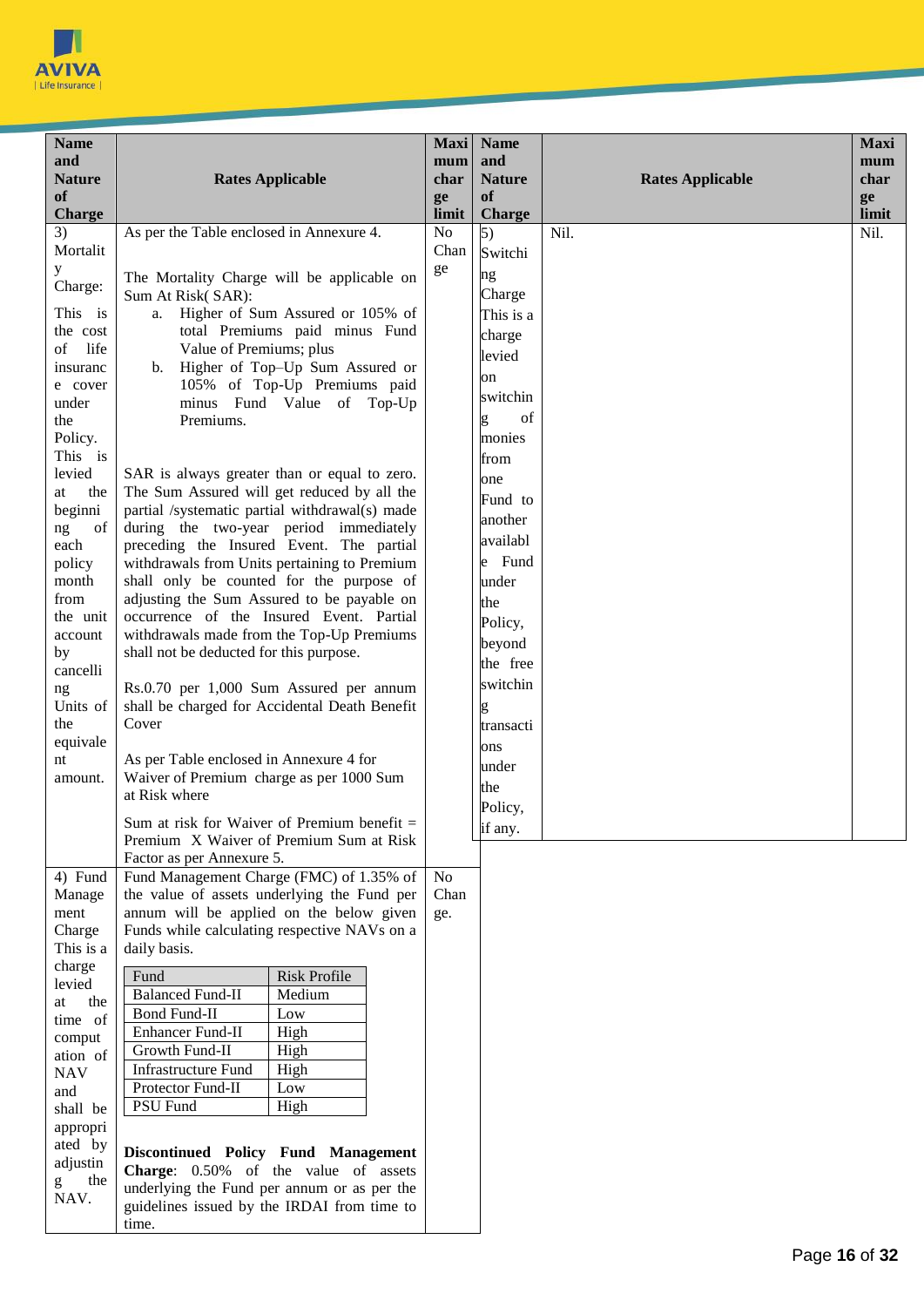

| <b>Name</b><br>and<br><b>Nature</b><br><b>of</b><br><b>Charge</b>              |                                                                                                      |          | <b>Rates Applicable</b>                                                                                                                                                                                                         | <b>Maxi</b><br>mum<br>char<br>ge<br>limit | <b>Name</b><br>and<br><b>Nature</b><br>of<br><b>Charge</b> |             | <b>Rates Applicable</b> | <b>Maxi</b><br>mum<br>char<br>ge<br>limit |
|--------------------------------------------------------------------------------|------------------------------------------------------------------------------------------------------|----------|---------------------------------------------------------------------------------------------------------------------------------------------------------------------------------------------------------------------------------|-------------------------------------------|------------------------------------------------------------|-------------|-------------------------|-------------------------------------------|
| 6)<br>Surrend<br>er or<br>Disconti<br>nuance<br>Charge<br>This<br>charge<br>is | table below:<br>Where                                                                                |          | The Discontinuance Charge will be applied on<br>Units pertaining to the Premium on the basis<br>of completed Policy Years, Premiums paid and<br>the Date of Complete Withdrawal as per the<br>Regular/Limited Premium Policies: | No<br>Chan<br>ge                          |                                                            | 5 & Onwards | Nil                     |                                           |
| express<br>ed<br>either as<br>a<br>percenta<br>ge of<br>the<br>Fund or         | the<br>Policy is<br>discontin<br>ued<br>during<br>the<br>Policy<br>Year                              |          | Discontinuance Charges                                                                                                                                                                                                          |                                           |                                                            |             |                         |                                           |
| Annuali<br>zed<br>Premiu<br>m.                                                 | 1 <sup>st</sup>                                                                                      | Rs.6,000 | Lower of 6% of (Annualized<br>Premium or Fund Value)<br>subject to a maximum of                                                                                                                                                 |                                           |                                                            |             |                         |                                           |
|                                                                                | 2 <sup>nd</sup>                                                                                      | Rs.5,000 | Lower of 4% of (Annualized<br>Premium or Fund Value)<br>subject to a maximum of                                                                                                                                                 |                                           |                                                            |             |                         |                                           |
|                                                                                | 3 <sup>rd</sup>                                                                                      | Rs.4,000 | Lower of 3% of (Annualized<br>Premium or Fund Value)<br>subject to a maximum of                                                                                                                                                 |                                           |                                                            |             |                         |                                           |
|                                                                                | 4 <sup>th</sup>                                                                                      | Rs.2,000 | Lower of 2% of (Annualized<br>Premium or Fund Value)<br>subject to a maximum of                                                                                                                                                 |                                           |                                                            |             |                         |                                           |
|                                                                                | $5th$ and<br>onwards                                                                                 |          | <b>Nil</b>                                                                                                                                                                                                                      |                                           |                                                            |             |                         |                                           |
|                                                                                | Single Premium (SP) Policies:<br>Where the<br>Policy is<br>discontinued<br>during the<br>Policy Year |          | Discontinuance Charges                                                                                                                                                                                                          |                                           |                                                            |             |                         |                                           |
|                                                                                | 1                                                                                                    |          | Lower of 1% of (SP or<br>Fund Value) subject to a<br>maximum of Rs.6,000                                                                                                                                                        |                                           | (7)<br>Disconti<br>nuance                                  | Nil         |                         | Nil                                       |
|                                                                                | $\overline{2}$                                                                                       |          | Lower of 0.70% of (SP or<br>Fund Value) subject to a<br>maximum of Rs.5,000                                                                                                                                                     |                                           | Charge<br>on<br>Units                                      |             |                         |                                           |
|                                                                                | 3                                                                                                    |          | Lower of 0.50% of (SP or<br>Fund Value) subject to a<br>maximum of Rs.4,000                                                                                                                                                     |                                           | pertaini<br>ng to<br>Top Up                                |             |                         |                                           |
|                                                                                | 4                                                                                                    |          | Lower of 0.35% of (SP or<br>Fund Value) subject to a<br>maximum of Rs.2,000                                                                                                                                                     |                                           | Premiu<br>m                                                |             |                         |                                           |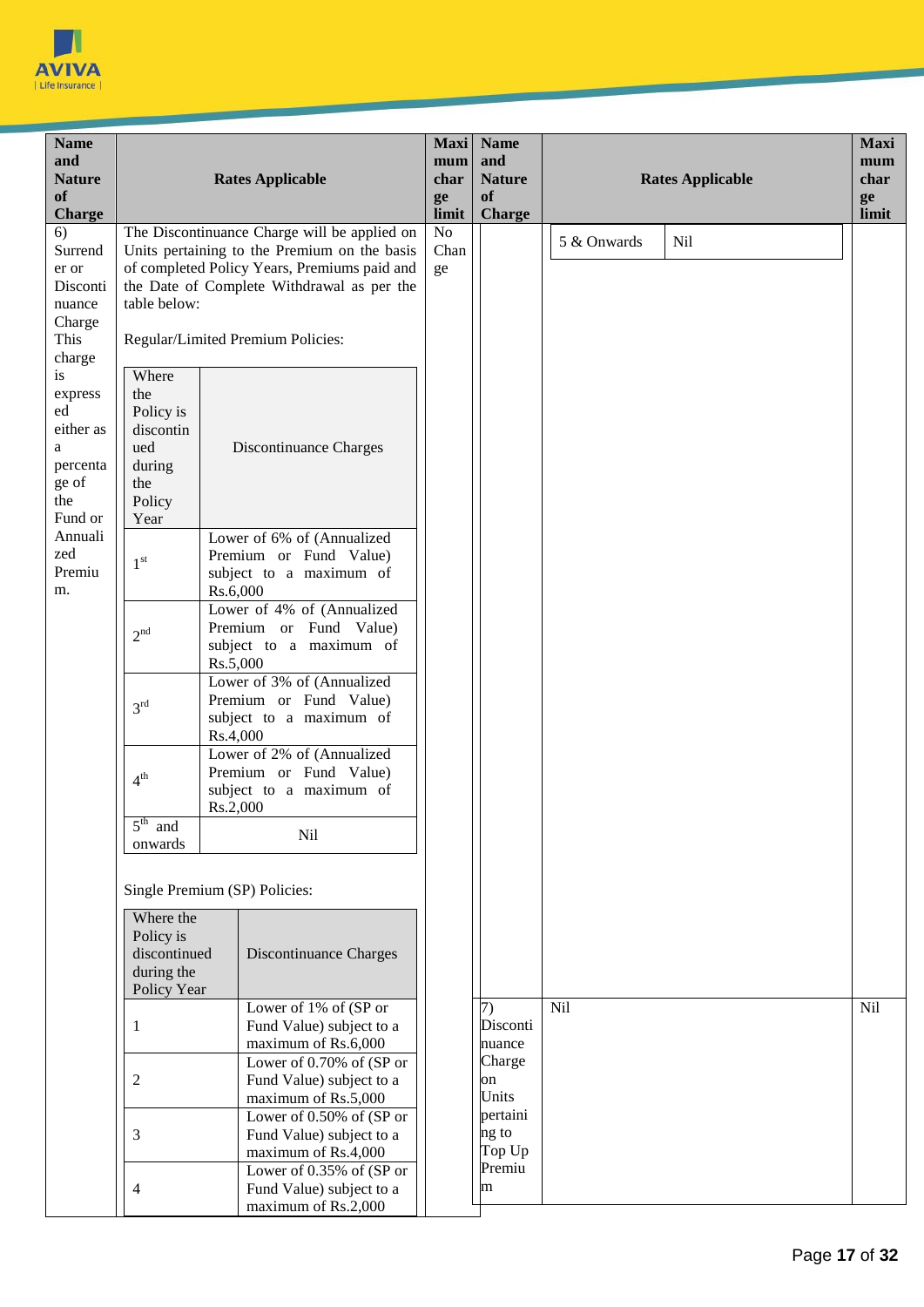

| <b>Name</b>   |                         | <b>Maxi</b>    |
|---------------|-------------------------|----------------|
| and           |                         | mum            |
| <b>Nature</b> | <b>Rates Applicable</b> | char           |
| <b>of</b>     |                         | ge             |
| <b>Charge</b> |                         | limit          |
| 8)            | Nil                     | Nil            |
| Partial       |                         |                |
| Withdra       |                         |                |
| wal           |                         |                |
| Charge        |                         |                |
|               |                         |                |
| 9)            | None                    | N <sub>o</sub> |
| Miscell       |                         | chang          |
| aneous        |                         | e              |
| Charge        |                         |                |
| This          |                         |                |
|               |                         |                |
| charge        |                         |                |
| is            |                         |                |
| express       |                         |                |
| ed as a       |                         |                |
| flat          |                         |                |
| amount.       |                         |                |

Applicable taxes as notified by the Government from time will be applicable on above charges and will be made by redemption of Units from the policy unit account.

#### **2. Fund Options**

- 2.1 Subject to the approval of the IRDAI, We reserve the right to add, close or amend any Fund or its investment objectives. We shall send You details of any change We may decide to make at least one (1) month prior to such change becoming effective.
- 2.2 Units are a proportionate part of a Fund and will be created in a Fund when assets of an equivalent value are added to the portfolio of assets to which the Fund is referenced. The unit account, the Units and the allocation of Units to the unit account are notional and are designed for the sole purpose of determining the benefits under the Policy.
- 2.3 Assets may only be withdrawn from the portfolio of assets to which the Fund is referenced when Units of equal value to those assets are redeemed in the Fund. Income received from assets referenced to a Fund will be added to these assets. The amount after allowing for applicable tax, if any, will alter the value of each existing unit of the respective Fund.
- 2.4 We do not guarantee the price or value of the Units. The price or value of any Unit and Fund will fluctuate depending upon the performance of the underlying assets. The assets and any income arising from these assets shall remain Our property at all times. The Policy does not confer on You or any other person any title to or any beneficial

interest in any of Our assets, or to any income from these assets.

- 2.5 You will have the option to invest in any of the following seven Funds in the proportion desired by You.
- 2.6 The investment pattern of these seven Funds will be as under:

| Fund Name                                                                 | Investme<br>nt                                         | Invest<br>ment                                        | <b>Risk</b><br>Profil |
|---------------------------------------------------------------------------|--------------------------------------------------------|-------------------------------------------------------|-----------------------|
| <b>Balanced Fund-II [SFIN:</b><br>ULIF01508/01/2010LIBAL<br>AN-II122]:    | To<br>generate<br>a balance<br>of capital              | Debt<br>$(25% -$<br>100%)<br><b>MM</b>                | Medi<br>um            |
| Bond Fund-II [SFIN:<br>ULIF01608/01/2010LIFDE<br>BT-II122]:               | To<br>generate<br>a steady<br>income                   | Debt<br>$(60% -$<br>100%)<br><b>MM</b>                | Low                   |
| Enhancer Fund-II [SFIN:<br>ULIF01708/01/2010LIFEN<br>HN-II122]:           | Tο<br>provide<br>aggressiv<br>e, long<br>term          | Debt<br>$(0% -$<br>40%)<br><b>MM</b><br>$(0\%$        | High                  |
| Growth Fund-II [SFIN:<br>ULIF01808/01/2010LIGRO<br>WT-II122]:             | Tο<br>generate<br>long<br>term<br>capital<br>appreciat | Debt<br>$(0% -$<br>$50\%$ );<br>MM<br>$(0% -$<br>40%) | High                  |
| <b>Infrastructure Fund [SFIN:</b><br>ULIF01908/01/2010LIFEIN<br>FRAF122]: | To<br>generate<br>steady<br>returns                    | Debt<br>$(0% -$<br>40%)<br><b>MM</b>                  | High                  |
| Protector Fund-II [SFIN:<br>ULIF02108/01/2010LIPRO<br>TE-II122]:          | Tο<br>generate<br>steady<br>returns<br>with a          | Debt<br>$(25% -$<br>100%)<br>MM<br>$(0% -$            | Low                   |
| PSU Fund [SFIN:<br>ULIF02208/01/2010LIFEPS<br><b>UFND122]:</b>            | To<br>generate<br>steady<br>returns                    | Debt<br>$(0% -$<br>40%)<br>MM                         | High                  |

MM stands for money market and other cash instruments.

n asse have been determined to have the investment flexibility in the Fund to take the advantage of investment opportunities (60%- Minimum and maximum limits on asset categories, as above, vis-à-vis risks involved.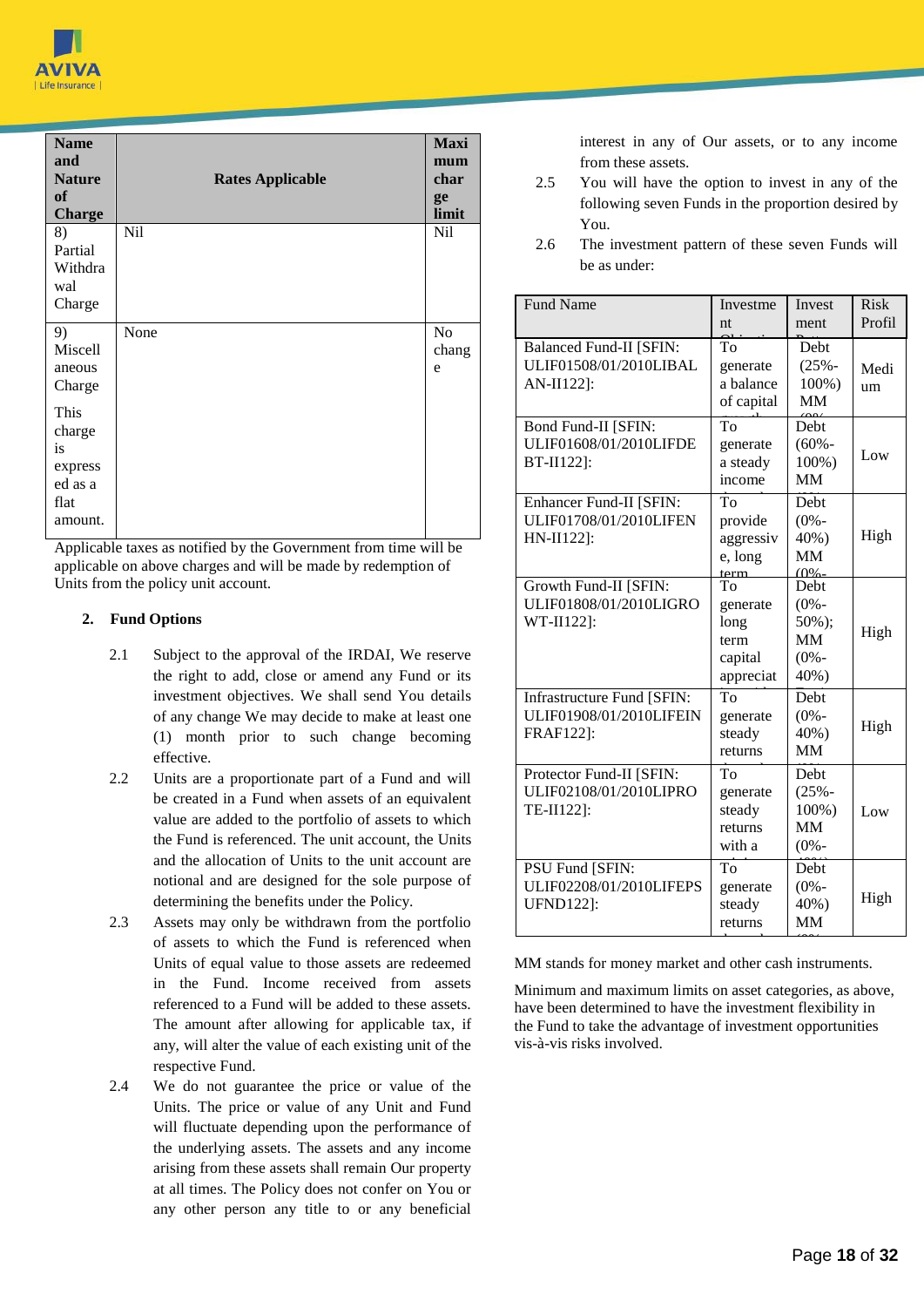

## **Investment Pattern of Discontinued Policy Fund:**

The investment pattern for the Discontinued Policy Fund, as mentioned in Part D, will be as follows.

| <b>Fund name</b>                                                      | <b>Investment objective</b>                                                                     | Asset                                                      | <b>Risk</b> |  |  |
|-----------------------------------------------------------------------|-------------------------------------------------------------------------------------------------|------------------------------------------------------------|-------------|--|--|
| Discontinued Policy Fund<br>[SFIN:<br>ULIF03127/01/2011LIDISCPLCY122] | To provide a minimum<br>guaranteed rate as prescribed<br>by IRDA of India from time to<br>time. | $MM:0$ to 40%<br>Government<br>Securities: 60% to<br>100\% | Low         |  |  |

The Discontinued Policy Fund Management Charge will be 0.50% of the value of assets underlying the Fund per annum or as per the guidelines issued by IRDAI from time to time.

The interest rate applicable to the Discontinued Policy Fund shall be subject to minimum guaranteed interest rate prescribed by IRDAI from time to time. The minimum guaranteed rate of interest applicable to the Discontinued Policy Fund at the time of Policy Commencement Date is 4% per annum. The excess income earned in the Discontinued Policy Fund over and above minimum guaranteed interest rate shall also be apportioned to the Discontinued Policy fund.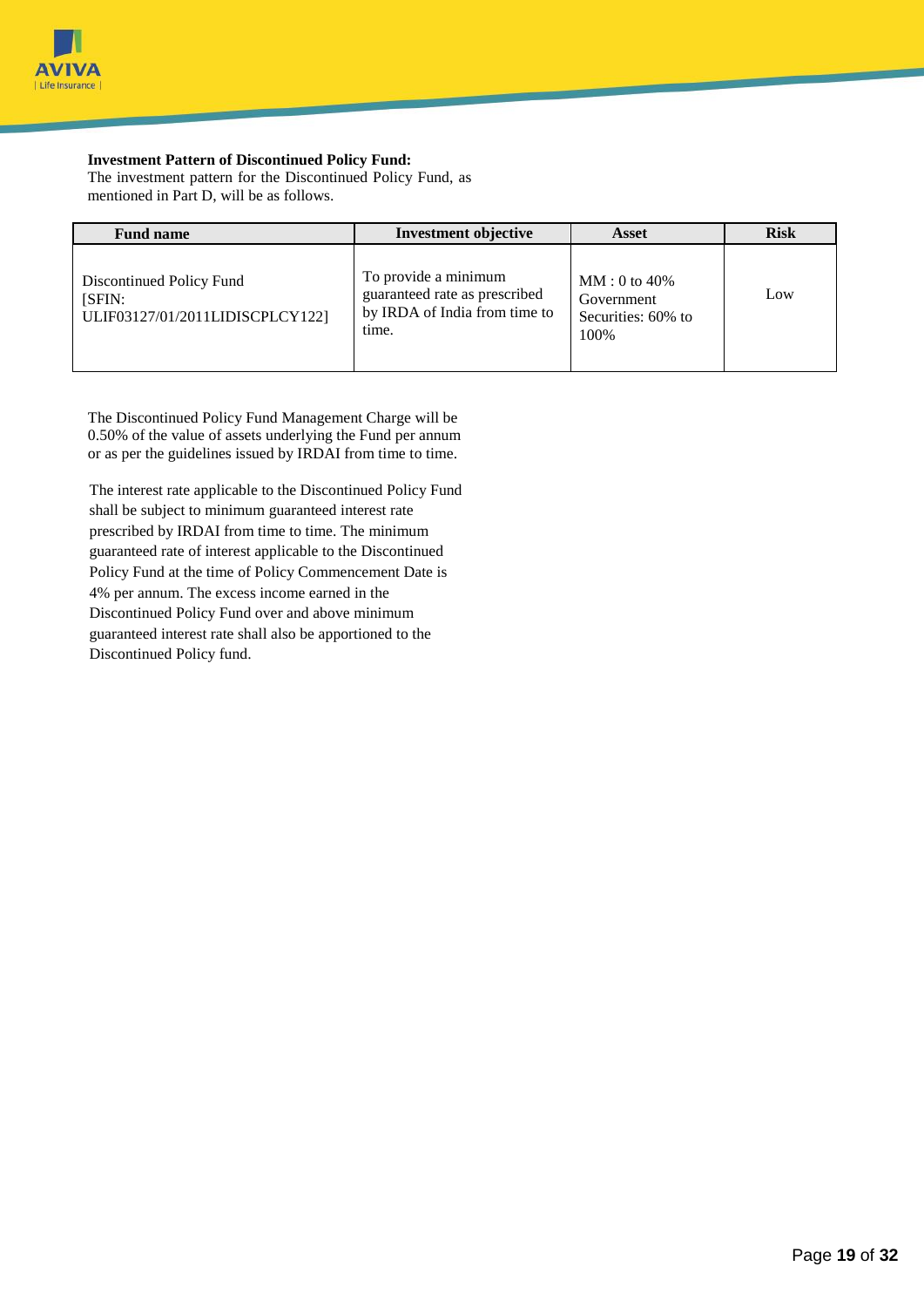

# **Part F**

# **General Terms & Conditions**

## **1. When to Claim**

1.1 In case of a claim, We need to be notified immediately.

# **2. How to Notify a Death Claim to Us**

- 2.1 Upon receipt of notification of an Insured Event , We will inform the Claimant of Our requirements regarding the claim along with a copy of claim form. The primary documents required by Us for processing a death claim under the Policy include the following:
	- a) Original Policy Document.
	- b) completed and signed claim form along with supporting documents as requested in the claim form
	- c) Death Certificate in original or an attested copy issued by the competent authority.
	- d) If Insured was hospitalized prior to the death then the last Medical Practitioner's report.
	- e) Medical records related to admission to a medical facility or consultation with a Medical Practitioner within the last three (3) years, if any.
	- f) If the death occurred due to un-natural reasons, certified copies of First Information Report (FIR), Post Mortem Report (PMR), Final Police Inquest Report (FPIR) along with cuttings of news paper articles, if any.
	- g) Valid identification and address proof of the Claimant.
	- h) Proof of relationship of Claimant and the Insured.
	- i) Any other documents or information as may be requested by Us to investigate the claim.
- 2.2 The afore-mentioned documents should be received by Us within ninety (90) days of the Insured's death. We may condone the delay beyond ninety (90) days if the Claimant proves to Our satisfaction that the delay was for reasons beyond his control.
- 2.3 If You need any assistance in notifying a claim to Us, please feel free to contact Our customer service group on the address specified at the Schedule.

#### **How to notify a Maturity Claim to Us.**

- 2.4 For payment of Maturity Benefit, You will give us information and/ or documentation that We may request in order to establish the fact of Our liability in respect of it, including but not limited to:
	- a. Original Policy Document.
	- b. Payout form duly filled in by You and/or the assignee, if any.
	- c. Your and/or the assignee's (if any) identification proof issued by a governmental authority.
	- d. Your and/or the assignee's (if any) address proof.
	- e. Cancelled cheque for National Electronic Funds Transfer(NEFT) payment issued by You and/or the assignee (if any).

## **3. Who We will pay the Benefit**

3.1 We will pay the benefit to the Claimant/Policyholder (as the case may be) subject to the terms of the Policy.

## **4. How We will pay the Benefit**

4.1 All payments under the Policy will be made within India and in Indian rupees and will be subject to prevailing tax laws.

# **5. Nomination**

Nomination of the Nominee(s) under the Policy should be in accordance with the provisions of Section 39 of the Insurance Act, 1938. A leaflet containing the simplified version of Section 39 is enclosed in Annexure – 2.

#### **6. Assignment**

6.1 Assignment of the Policy should be in accordance with the provisions of Section 38 of the Insurance Act, 1938. A leaflet containing the simplified version of Section 38 is enclosed in Annexure –  $3$ 

## **7. Inform Us in case of Loss of the Policy**

7.1 In case of loss or destruction of this Policy Document, please write to Us. We will issue a duplicate Policy Document upon receipt of: a) an affidavit; b) indemnity bond; and c) nominal fee prescribed by Us (if any). The issuance of a duplicate Policy Document will not affect the free look provisions stated under Part D above. A fee of INR Rs. 250/- (two hundred fifty) plus applicable taxes for issuance of duplicate Policy Document shall be applicable.

#### **8. Fraud, Misrepresentation and Forfeiture**

8.1 Fraud, misrepresentation and forfeiture would be dealt with in accordance with provisions of Section 45 of the Insurance Act, 1938. A leaflet containing simplified version of Section 45 is enclosed in Annexure – 1.

# **9. Disclosure of Correct Age**

9.1 The Premium has been calculated basis the age of the Insured as declared in the Proposal Form. If during the Policy Term the Insured's age is found to be higher than the age declared, We reserve the right to cancel the Policy. However, upon Your specific written request, We may consider continuing the Policy on revised terms, which may include payment of enhanced premium and/or reduced benefits payable under the Policy. If the Insured's age is found to be such that he is not eligible for the Policy We shall cancel the Policy**.**

# **10. Entire Contract**

10.1 The Policy Document constitutes the entire contract of insurance between You and Us. We may amend the Policy if We consider this to be either necessary or desirable, but agree not to do so without prior consent of the IRDAI. Any amendment to the Policy will be evidenced by and effective from the date of an endorsement on the Schedule**.**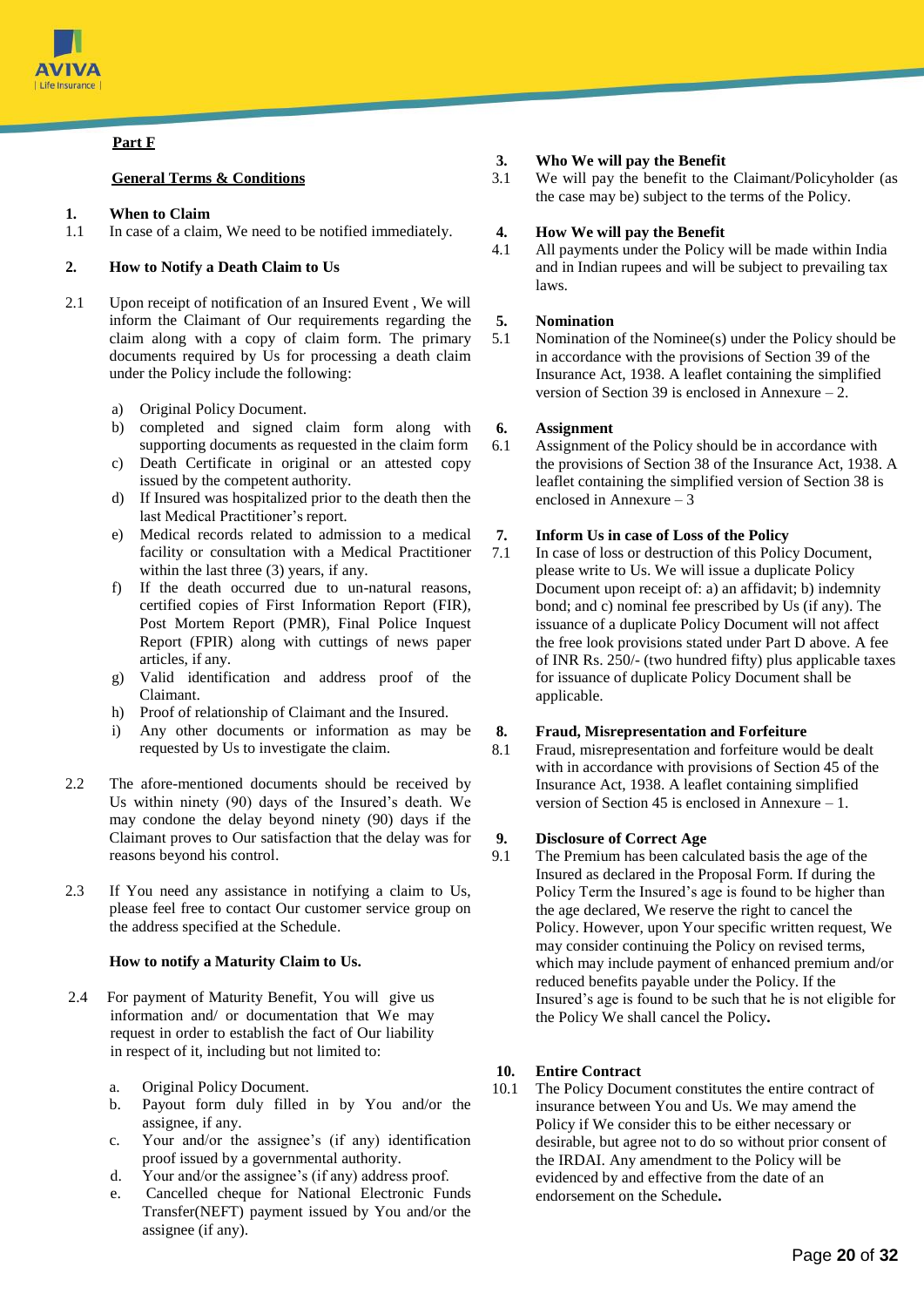

#### **11. Governing Law & Jurisdiction**

11.1 This Policy shall be governed by Indian laws. Any disputes or differences arising out of or under this Policy shall be subject to the jurisdiction of Indian Courts**.**

#### **12. Notices & Correspondence**

- 12.1 All notices and correspondence should be sent in writing to Our address specified in the Schedule or at any of Our branch offices.
- 12.2 We will send You the Policy Document and any other correspondence relating to servicing or administration of the Policy through speed post or courier or any other legally

recognized mode of communication (including e- mail), at the address and registered email id provided in the Schedule. You or Your Claimant must inform Us of change in address (including any change in registered email id), failing which We will continue to correspond at the last recorded address and shall not be held liable in any manner for any losses or damages suffered by You or Your Claimant due to the above.

## **13. Taxation**

- 13.1 You need to pay all applicable taxes, over and above the Premium, fees and charges payable by You.
- 13.2 We will deduct any applicable taxes, cess or levies, as may be in force from time to time from any amounts payable by Us to You. We do not offer any tax advice or consultancy and You are advised to seek the opinion from Your tax advisor in relation to the applicable tax benefits and liabilities. We do not hold any responsibility for Your and/or the Claimant's claim to any deduction/s under the tax laws for any amounts contributed or accrued/received under this Policy. Tax benefits and liabilities under the Policy are subject to prevailing tax laws.

#### **14. Termination**

This Policy will immediately and automatically terminate on the earliest of:

- 14.1 return of the Policy under the Free Look option, subject to refund stipulated in Clause 1 of Part D;
- 14.2 occurrence of the Insured Event and upon payment or repudiation of a claim;
- 14.3 On the payment of the Surrender Value, if any;
- 14.4 On the Maturity Date.
- 14.5 For Policy discontinued before completion of Lock-in Period: The date on which the Proceeds of the Discontinued Policy Fund are paid after the completion of the Lock-in Period or expiry of Revival Period whichever is later.
- 14.6 For Policy discontinued after completion of Lock-in Period: Unless You have opted for converting the Policy to Reduced Paid-up Policy, the date on which the Fund Value is paid in accordance with Clause 5.3 of Part D.

# **15. Suicide Exclusion**

15.1 If the Insured commits suicide, for any reason whatsoever, within twelve (12) months of the Risk Commencement Date or from the date of Revival of the Policy, the Nominee/ beneficiary shall be entitled to the Fund Value, as available on the date of intimation of the

Insured Event.

- 15.2 Any charges (other than Fund Management Charges and guarantee charges, if any) recovered subsequent to the date of the Insured Event shall be added back to the Fund Value as available on the date of intimation of the Insured Event.
- 15.3 The Policy will terminate after the payment of the said Fund Value.
	- **16. Accidental Death Benefit Exclusions: The benefit for the Insured Event will be paid provided that the Insured Event is not caused or aggravated directly or indirectly by:**
		- 16.1consumption of alcohol or drug abuse including drug taking other than prescribed by a Medical Practitioner or
		- 16.2any crime committed by the Insured; or
		- 16.3willful self inflicted injury, suicide or attempted suicide; or
		- 16.4aviation other than as a passenger, cabin crew and pilot in a commercially licensed passenger aircraft;
		- 16.5engaging in racing of any kind other than athletics or swimming;
		- 16.6any form of war, invasion, hostilities (whether war be declared or not), civil war, rebellion, riots, social disorder, insurrection, military or usurped power, or willful participation in acts of violence;
	- 16.7radioactive contamination due to a nuclear accident;
	- 16.8participation in sports or pastimes of a hazardous nature including parachuting, potholing, mountaineering and hot air ballooning;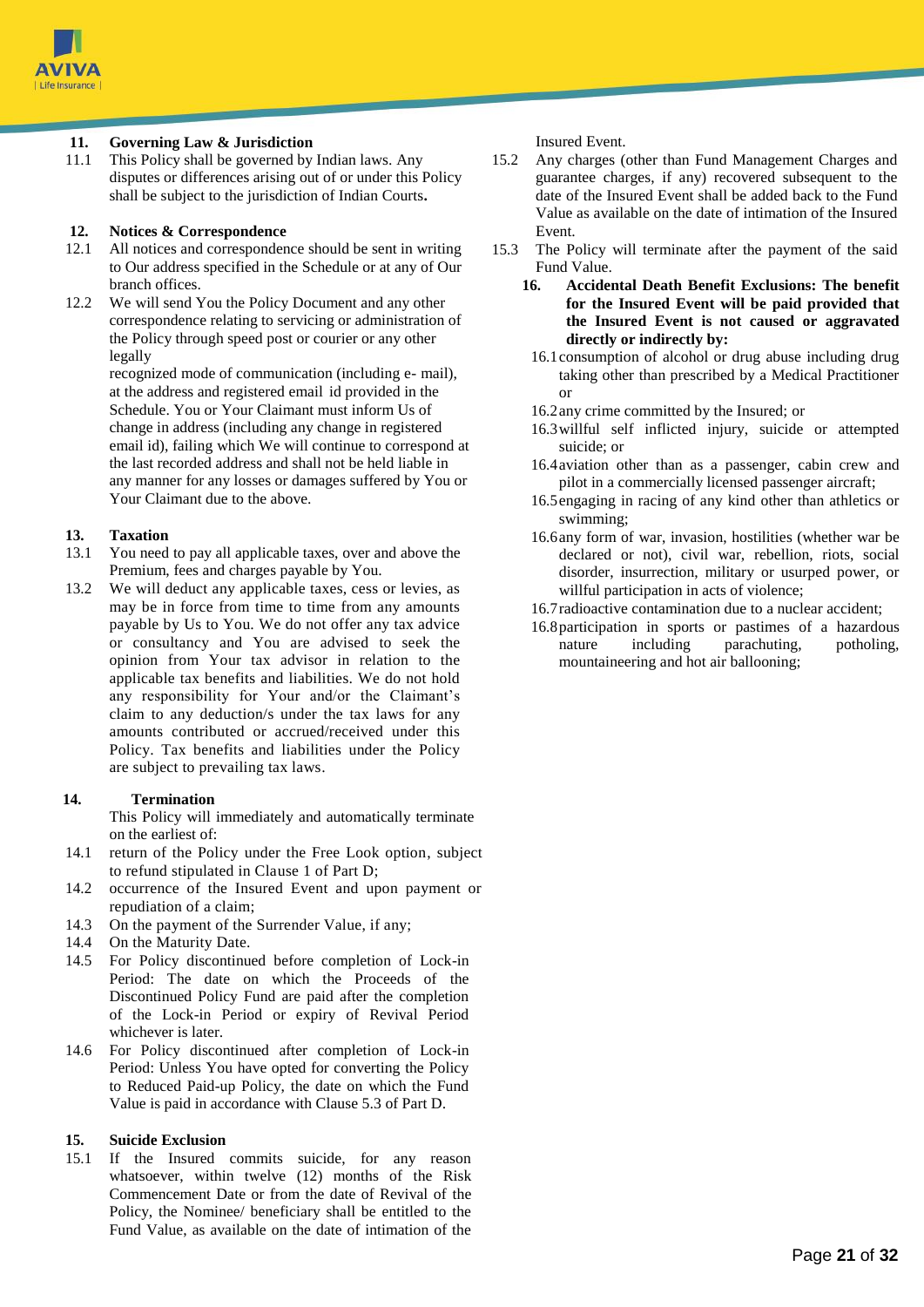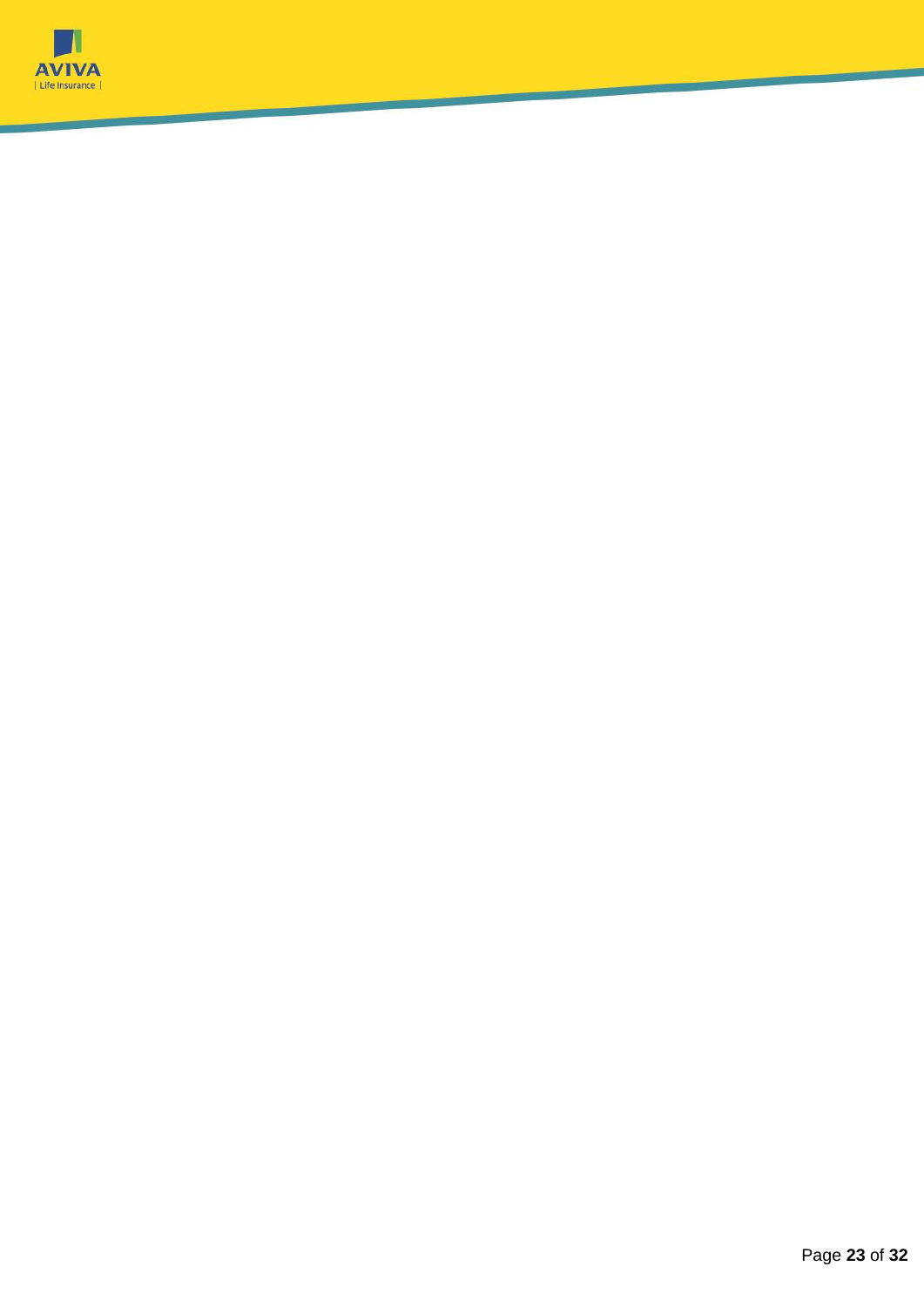

#### **Part G Grievance Redressal Mechanism**

#### **1. Customer Service Assistance**

- 1.1. For any query, complaint or grievance relating to the Policy You can:
	- a) call Us at **1800-103-7766** / **1800-180-2266**; or
	- b) email Us at: [complaints@avivaindia.com;](mailto:complaints@avivaindia.com) or
	- c) approach any of Our branch offices; or
	- d) contact Your advisor; or
	- e) contact Our customer services group at Our address specified in the Schedule.
- 1.2. For updated contact details, We request You to regularly check Our website [www.avivaindia.com.](http://www.avivaindia.com/)

#### **2. Contact Our Grievance Redressal Officer**

- 2.1. If You do not receive any response from Us or are not satisfied with Our response, You can contact Grievance Redressal Officer at:
	- a) Head Office Aviva Life Insurance Company India Limited, 401-A, 4th Floor, Block A, DLF Cyber Park, Sector 20, NH-8, Gurugram , Haryana - 122 008;or
	- b) call at 0124-2709046; or
	- c) email at [cro@avivaindia.com](mailto:cro@avivaindia.com)

#### **3. How to Approach IRDAI Grievance Cell**

- 3.1. If You are still not satisfied with Our response or do not receive a response from Us within 15 days, You may approach the Grievance Cell of the Consumer Affairs Department of the IRDAI on the following contact details:
	- a) Call Toll Free Number 155255 (or) 1800 4254 732;
	- b) Send an e-mail to complaints @irdai.gov.in;
	- c) Register and monitor Your complaint a[t igms.irdai.gov.in;](http://igms.irda.gov.in/) or
	- d) Send a letter to the IRDAI with Your complaint in the prescribed format at the following address:

Grievance Redressal Cell, Insurance Regulatory and Development Authority of India, Survey No. 115/1, Financial District, Nanakramguda, Gachibowli, Hyderabad ,Telangana State – 500032.Phone No- (040)20204000. email: [irda@irdai.gov.in.](mailto:irda@irda.gov.in)

#### **4. How to Approach Insurance Ombudsman**

- 4.1. Alternatively, You may approach the Insurance Ombudsman at the address mentioned in table below or at the IRDAI's website www.irdai.gov.in, if Your grievance pertains to:
	- a) delay in settlement of claims, beyond the time specified in the regulations by the IRDAI;
	- b) any partial or total repudiation of claims by the life insurer;
	- c) disputes over premium paid or payable in terms of insurance policy;
	- d) misrepresentation of policy terms and conditions at any time in the policy document or policy contract;
	- e) legal construction of insurance policies in so far as the dispute relates to claim;
	- f) policy servicing related grievances against insurers and their agents and intermediaries;
	- g) issuance of life insurance policy which is not in conformity with the proposal form submitted by the proposer;
	- h) non-issuance of insurance policy after receipt of premium in life insurance; and any other matter resulting from the violation of provisions of the Insurance Act, 1938 or the regulations, circulars, guidelines or instructions issued by the IRDAI from time to time or the terms and conditions of the policy contract, in so far as they relate to issues mentioned at clauses (a) to (f).
- 4.2. The complaint shall be in writing, duly signed by the complainant or through his legal heirs, nominee or assignee. The complaint shall state clearly:
	- a) the name and address of the complainant;
	- b) the name of the branch or office of the insurer against whom the complaint is made;
	- c) the facts giving rise to the complaint and supporting documents;
	- d) the nature and extent of the loss caused to the complainant; and
	- e) the relief sought from the Insurance Ombudsman.
- 4.3. As per Rule 14(3) of the Insurance Ombudsman Rules, 2017, the complaint to the Insurance Ombudsman can be made only if the complainant makes a written representation to the insurer named in the complaint and;
	- a) either the insurer had rejected the complaint; or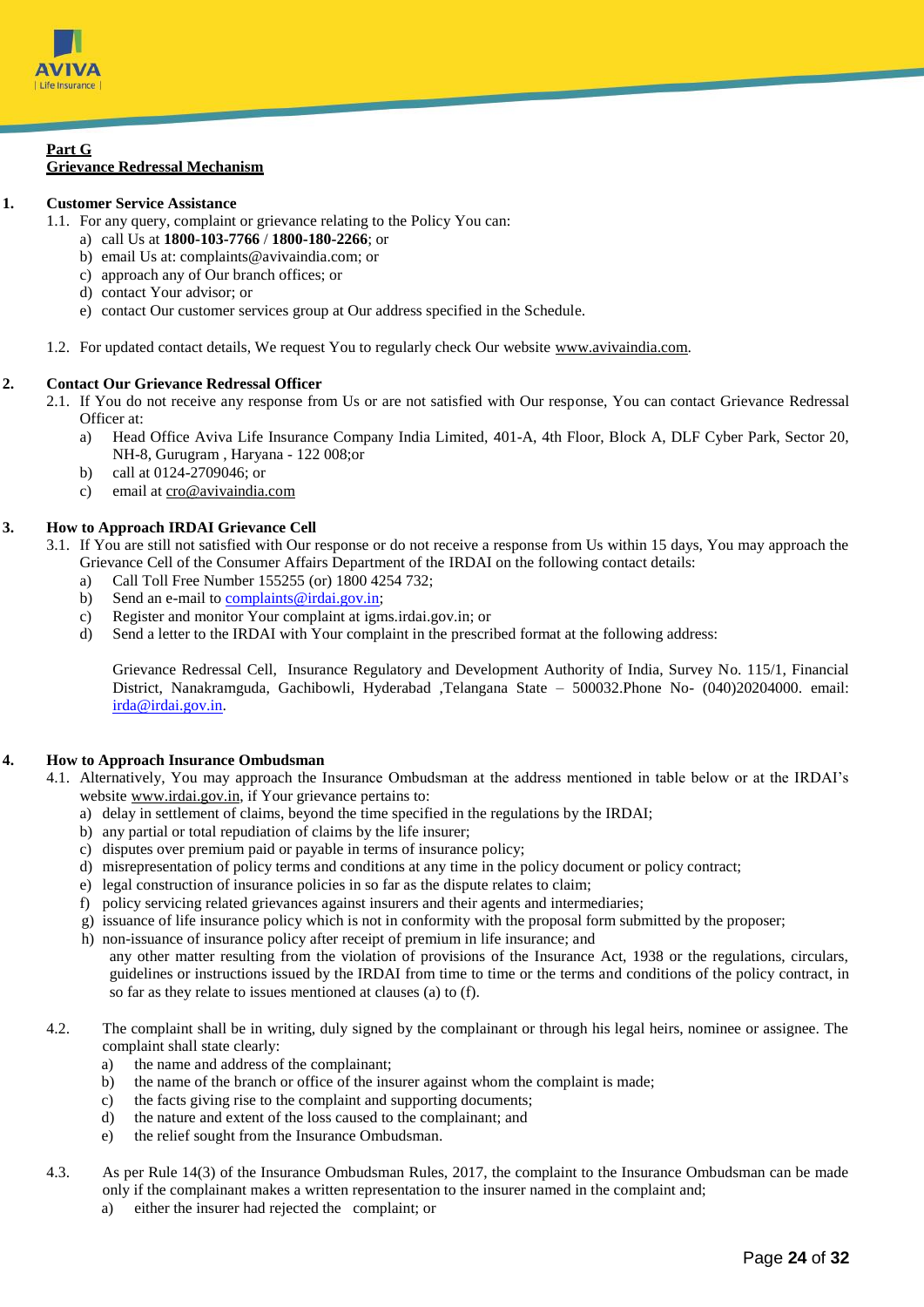

- b) the complainant had not received any reply within a period of one month after the insurer received his representation; or
- c) the complainant is not satisfied with the reply given to him by the insurer.
- 4.4. The complaint should be made within one (1) year:
	- a) after the order of the insurer rejecting the representation is received; or
	- b) after receipt of decision of the insurer which is not to the satisfaction of the complainant;
	- c) after expiry of one (1) month from the date of sending the written representation to the insurer to which the insurer has failed to reply.
- 4.5. No complaint before the Insurance Ombudsman shall be maintainable on the same subject matter on which proceedings are pending before or disposed of by any court or consumer forum or arbitrator.
- 4.6. We have given below the details of the existing offices of the Insurance Ombudsman. You may approach the respective Insurance Ombudsman as per Your location.
- 4.7. We request You to regularly check Our Website [www.avivaindia.com](http://www.avivaindia.com/) or the IRDAI's website [www.irdai.gov.in](http://www.irdai.gov.in/) for updated contact details of the InsuranceOmbudsman.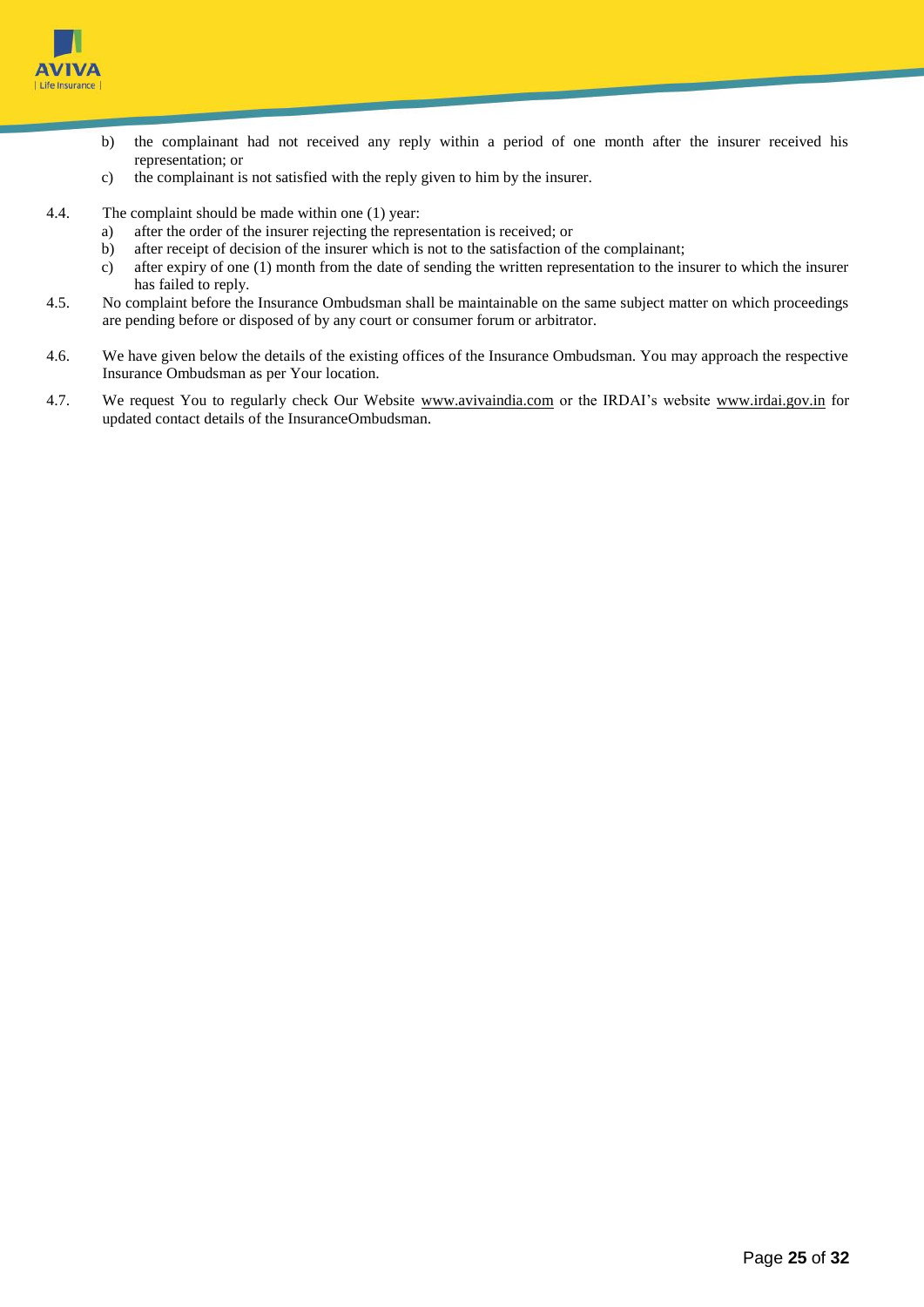

# **List of Insurance Ombudsman**

| S.No | Office of the<br><b>Ombudsman</b> | <b>Contact Details</b>                                                                                                                                                                                        | <b>Areas of Jurisdiction</b>                                                                                                                                                                       |
|------|-----------------------------------|---------------------------------------------------------------------------------------------------------------------------------------------------------------------------------------------------------------|----------------------------------------------------------------------------------------------------------------------------------------------------------------------------------------------------|
| 1.   | <b>AHMEDABAD</b>                  | Jeevan Prakash Building, 6th floor, Tilak<br>Marg, Relief Road, Ahmedabad - 380 001.<br>Tel.: 079 - 25501201/02/05/06<br>Email: bimalokpal.ahmedabad@ecoi.co.in                                               | State of Gujarat and Union<br>Territories of Dadra and Haveli and<br>Daman and Diu.                                                                                                                |
| 2.   | <b>BENGALURU</b>                  | Jeevan Soudha Building, PID No. 57-27- N-19<br>Ground Floor, 19/19, 24th Main Road, JP Nagar,<br>Ist Phase, Bengaluru - 560 078.<br>Tel.: 080 - 26652048 / 26652049<br>Email: bimalokpal.bengaluru@ecoi.co.in | State of Karnataka                                                                                                                                                                                 |
| 3.   | <b>BHOPAL</b>                     | Janak Vihar Complex, 2nd Floor, 6 Malviya Nagar, Opp.<br>Airtel Office, Near New Market, Bhopal (M.P) - 462 003;<br>Tel: 0755-2769201/202, Fax: 0755 - 27 692 03;<br>E-Mail: bimalokpal.bhopal@ ecoi.co.in    | States of Madhya<br>Pradesh and<br>Chhattisgarh                                                                                                                                                    |
| 4.   | <b>BHUBANESHWAR</b>               | 62, Forest Park, Bhubaneshwar - 751009<br>Tel: 0674 - 259 6455/61, Fax: 0674 - 259 6429<br>E-Mail: bimalokpal.bhubaneswar@ecoi.co.in                                                                          | State of Orissa                                                                                                                                                                                    |
| 5.   | <b>CHANDIGARH</b>                 | S.C.O No. 101,102 & 103, 2nd Floor, Batra Building,<br>Sector 17- D, Chandigarh- 160017 Tel: 0172-2706196<br>/ 2706468;<br>E-Mail: bimalokpal.chandigarh@ecoi.co.in, Fax:<br>0172 - 270 8274                  | State of Punjab, Haryana<br>(excluding 4 districts viz<br>Gurugram, Faridabad, Sonepat<br>and Bahadurgarh), Himachal<br>Pradesh, Union territories of<br>Jammu & Kashmir, Ladakh and<br>Chandigarh |
| 6.   | <b>CHENNAI</b>                    | Fatima Akhtar Court, 4th Floor, 453 (OLD 312) Anna Salai,<br>Teynampet, Chennai - 600018<br>Tel: 044 - 24333668 / 24335284,<br>Fax: 044 - 24333664<br>E-Mail: bimalokpal.chennai@ecoi.co.in                   | State of Tamil Nadu and Union<br>Territories -<br>Puducherry town<br>and Karaikal (which are part<br>of Union Territories of<br>Puducherry)                                                        |
| 7.   | <b>DELHI</b>                      | 2/2 A, 1st Floor, Universal Insurance Bldg., Asaf Ali<br>Road, New Delhi-110002<br>Tel: 011 - 23239633 / 23237532, Fax: 011 -<br>23230858<br>E-Mail: bimalokpal.delhi@ecoi.co.in                              | Delhi, 4 districts of Haryana viz.<br>Gurugram, Faridabad, Sonepat and<br>Bahadurgarh                                                                                                              |
| 8.   | <b>KOCHI</b>                      | 2 <sup>nd</sup> Floor, PulinatBuilding, Opp Cochin Shipyard,<br>M.G Road, ERNAKULAM - 682015<br>Tel: 0484-2358759/9338, Fax: 0484 - 2359336<br>E-Mail: bimalokpal.ernakulam@ecoi.co.in                        | States of Kerala and Union<br>Territory of (a)<br>Lakshadweep, (b) Mahe - a<br>part of Union Territory of<br>Puducherry                                                                            |
| 9.   | <b>GUWAHATI</b>                   | "Jeevan Nivesh", 5th Floor, Near, Panbazar Overbridge,<br>SS Road, Guwahati - 781001 Tel: 0361 -<br>2132204/5Fax: 0361 - 2732937<br>E-Mail: bimalokpal.guwahati@ecoi.co.in                                    | States of Assam, Meghalaya,<br>Manipur, Mizoram, Arunachal<br>Pradesh, Nagaland and Tripura                                                                                                        |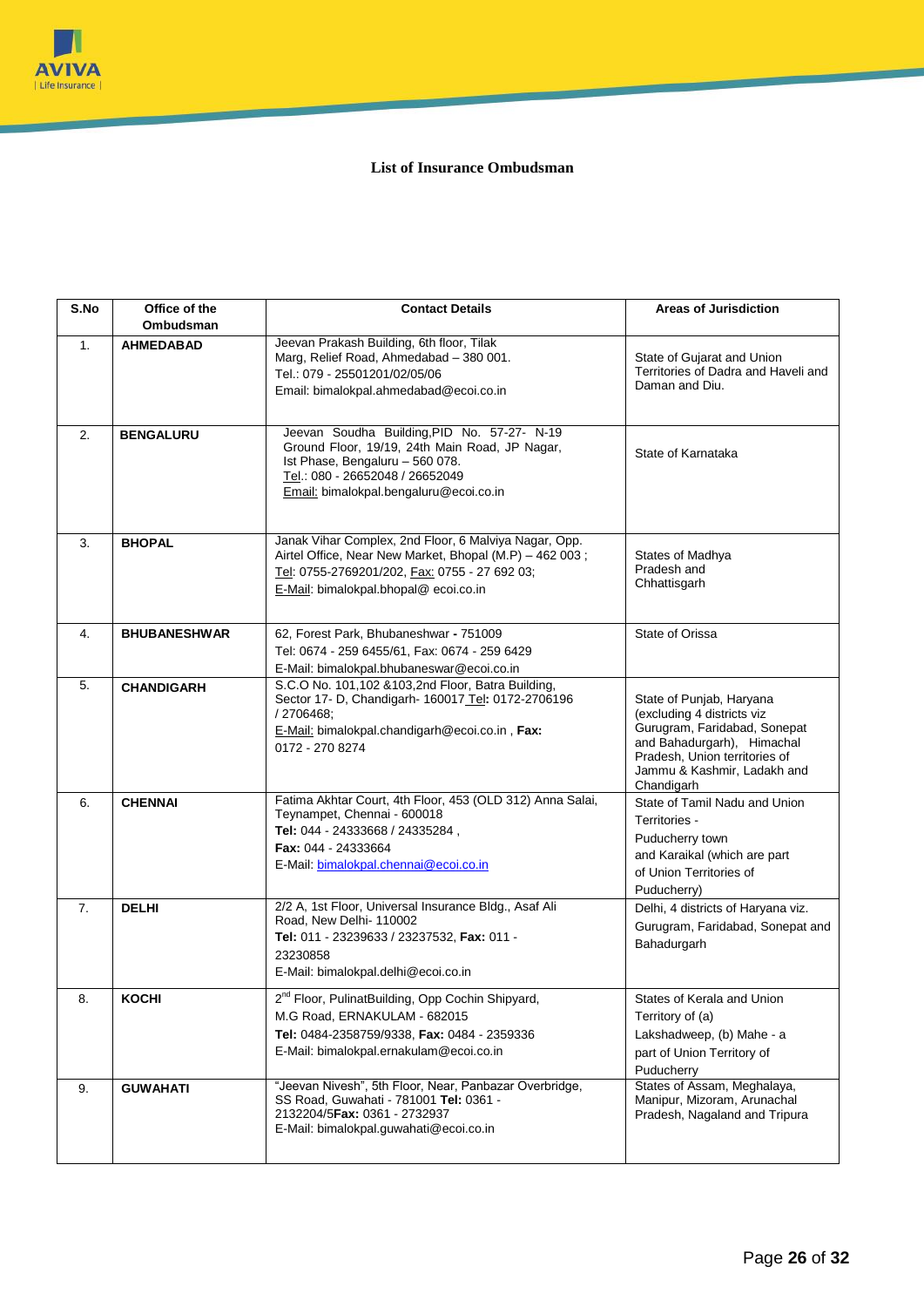

| e Insurance |  |                  |                                                                                                     |                                                                    |
|-------------|--|------------------|-----------------------------------------------------------------------------------------------------|--------------------------------------------------------------------|
| 10.         |  | <b>HYDERABAD</b> | 6-2-46, Moin Court', 1st                                                                            | <b>State of Andhra</b><br>Pradesh, Telangana                       |
|             |  |                  | Floor, Lane Opp. Saleem Function Palace, A.C. Guards,<br>Lakdi Ka Pool, Hyderabad- 500004 Tel: 040- | and Yanam - a part of Union                                        |
|             |  |                  | 23325325/23312122, Fax: 040 - 23376599                                                              | <b>Territory of Puducherry</b>                                     |
|             |  |                  | E-Mail: bimalokpal.hyderabad@ecoi.co.in                                                             |                                                                    |
|             |  |                  |                                                                                                     |                                                                    |
|             |  |                  |                                                                                                     |                                                                    |
| 11.         |  | <b>JAIPUR</b>    | Jeevan Nidhi - II Bldg., Gr. Floor, Bhawani Singh Marg, Jaipur                                      | State of Rajasthan                                                 |
|             |  |                  | 302 005.                                                                                            |                                                                    |
|             |  |                  | Tel.: 0141 2740363 Email: Bimalokpal.jaipur@ ecoi.co.in                                             |                                                                    |
|             |  |                  |                                                                                                     |                                                                    |
| 12.         |  | <b>KOLKATA</b>   | 4th Floor, Hindustan Bldg. Annexe, 4, C.R.Avenue,                                                   | States of West Bengal,                                             |
|             |  |                  | Kolkata - 700 072                                                                                   | Sikkim and Union                                                   |
|             |  |                  | Tel: 033 - 22124339 / 22124340, Fax: 033 -                                                          | Territories of Andaman &<br>Nicobar Islands                        |
|             |  |                  | 22124341                                                                                            |                                                                    |
|             |  |                  | E-Mail: bimalokpal.kolkata@ecoi.co.in                                                               |                                                                    |
| 13.         |  | <b>LUCKNOW</b>   | 6th Floor, Jeevan Bhawan, Phase-II, Nawal Kishore Road,                                             | <b>Districts of Uttar Pradesh</b>                                  |
|             |  |                  | Hazratganj, Lucknow - 226 001.                                                                      | Laitpur, Jhansi, Mahoba,                                           |
|             |  |                  |                                                                                                     | Hamirpur, Banda, Chitrakoot,                                       |
|             |  |                  | Tel.: 0522 - 2231330 / 2231331                                                                      | Allahabad, Mirzapur, Sonbhabdra,<br>Fatehpur, Pratapgarh,          |
|             |  |                  | Fax: 0522 - 2231310                                                                                 | Jaunpur, Varanasi, Gazipur,                                        |
|             |  |                  | Email: bimalokpal.lucknow@ecoi.co.in                                                                | Jalaun, Kanpur, Lucknow, Unnao,                                    |
|             |  |                  |                                                                                                     | Sitapur, Lakhimpur, Bahraich,                                      |
|             |  |                  |                                                                                                     | Barabanki, Raebareli, Sravasti,                                    |
|             |  |                  |                                                                                                     | Gonda, Faizabad, Amethi,<br>Kaushambi, Balrampur, Basti,           |
|             |  |                  |                                                                                                     | Ambedkarnagar, Sultanpur,                                          |
|             |  |                  |                                                                                                     | Maharajgang, Santkabirnagar,                                       |
|             |  |                  |                                                                                                     | Azamgarh, Kushinagar,                                              |
|             |  |                  |                                                                                                     | Gorakhpur, Deoria, Mau,                                            |
|             |  |                  |                                                                                                     | Ghazipur,                                                          |
|             |  |                  |                                                                                                     | Chandauli, Ballia,                                                 |
|             |  |                  |                                                                                                     | Sidharathnagar.                                                    |
|             |  |                  |                                                                                                     |                                                                    |
|             |  |                  |                                                                                                     |                                                                    |
|             |  |                  |                                                                                                     |                                                                    |
|             |  |                  |                                                                                                     |                                                                    |
|             |  |                  |                                                                                                     |                                                                    |
| 14.         |  | <b>MUMBAI</b>    | 3rd Floor, Jeevan Seva Annexe (Above MTNL),                                                         | State of Goa and                                                   |
|             |  |                  | S.V. Road, Santa Cruz (W), Mumbai -                                                                 | Mumbai Metropolitan Region                                         |
|             |  |                  | Tel: 022 - 2610/6552/6960, Fax: 022 - 26106052                                                      | excluding Areas of Navi                                            |
|             |  |                  | E-Mail: bimalokpal.mumbai@ecoi.co.in                                                                | Mumbai and Thane.                                                  |
|             |  |                  |                                                                                                     |                                                                    |
|             |  |                  | 4 <sup>th</sup> Floor, Bhagwan Sahai Palace, Main Road, Naya Bans,                                  | State of Uttaranchal and the                                       |
| 15.         |  | <b>NOIDA</b>     | Sector-15, Distt: Gautam Buddh Nagar,                                                               | districts of Uttar Pradesh:                                        |
|             |  |                  | U.P-201301 Tel No: 0120-2514250/52/53 Email:                                                        | Agra, Aligarh, Bagpat, Bareilly,                                   |
|             |  |                  | bimalokpal.noida@ecoi.co.in                                                                         | Bijnor, Budaun, Bulandshehar,                                      |
|             |  |                  |                                                                                                     | Etah, Kanooj, Mainpuri, Mathura,                                   |
|             |  |                  |                                                                                                     | Meerut, Moradabad,                                                 |
|             |  |                  |                                                                                                     | Muzaffarnagar, Oraiyya, Pilibhit,<br>Etawah, Farukkabad, Firozbad, |
|             |  |                  |                                                                                                     | Gautambodhanagar, Ghaziabad,                                       |
|             |  |                  |                                                                                                     | Hardoi, Shahjahanpur, Hapur,                                       |
|             |  |                  |                                                                                                     | Shamli, Rampur, Kashganj,                                          |
|             |  |                  |                                                                                                     | Sambhal, Amroha, Hathras,                                          |
|             |  |                  |                                                                                                     | Kanshiramnagar,                                                    |
|             |  |                  |                                                                                                     | Saharanpur.                                                        |
|             |  |                  |                                                                                                     |                                                                    |
|             |  |                  |                                                                                                     |                                                                    |
|             |  |                  |                                                                                                     |                                                                    |
|             |  |                  |                                                                                                     |                                                                    |
|             |  |                  |                                                                                                     |                                                                    |
|             |  |                  |                                                                                                     |                                                                    |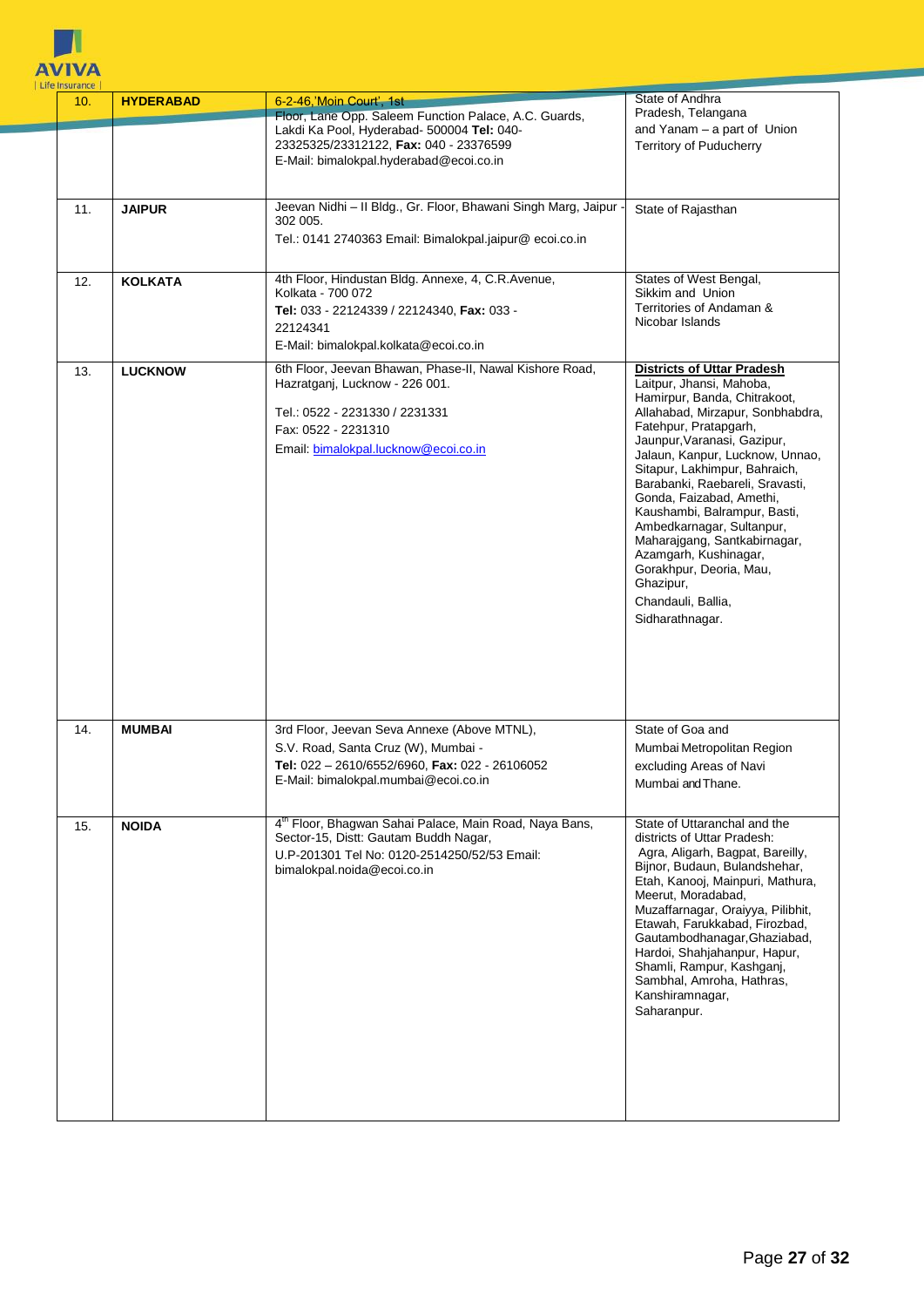

| Life insurance |              |                                                                                                                                                                         |                                                                                               |
|----------------|--------------|-------------------------------------------------------------------------------------------------------------------------------------------------------------------------|-----------------------------------------------------------------------------------------------|
| 16.            | <b>PATNA</b> | 1st Floor, Kalpana Arcade Building,, Bazar                                                                                                                              | States of Bihar and                                                                           |
|                |              | Samiti Road,                                                                                                                                                            | Jharkhand.                                                                                    |
|                |              | Bahadurpur, Patna                                                                                                                                                       |                                                                                               |
|                |              | 800 006.                                                                                                                                                                |                                                                                               |
|                |              | Tel.: 0612-2680952                                                                                                                                                      |                                                                                               |
|                |              | Email: bimalokpal.patna@ecoi.co.in                                                                                                                                      |                                                                                               |
|                |              |                                                                                                                                                                         |                                                                                               |
| 17.            | <b>PUNE</b>  | Jeevan Darshan Bldg., 3rd Floor, C.T.S. No.s. 195 to<br>198, N.C. Kelkar Road, Narayan Peth, Pune - 411 030.<br>Tel.: 020-41312555 Email:<br>bimalokpal.pune@ecoi.co.in | State of Maharashtra, Areas of<br>Navi Mumbai and Thane but<br>excluding Mumbai Metropolitan. |
|                |              |                                                                                                                                                                         |                                                                                               |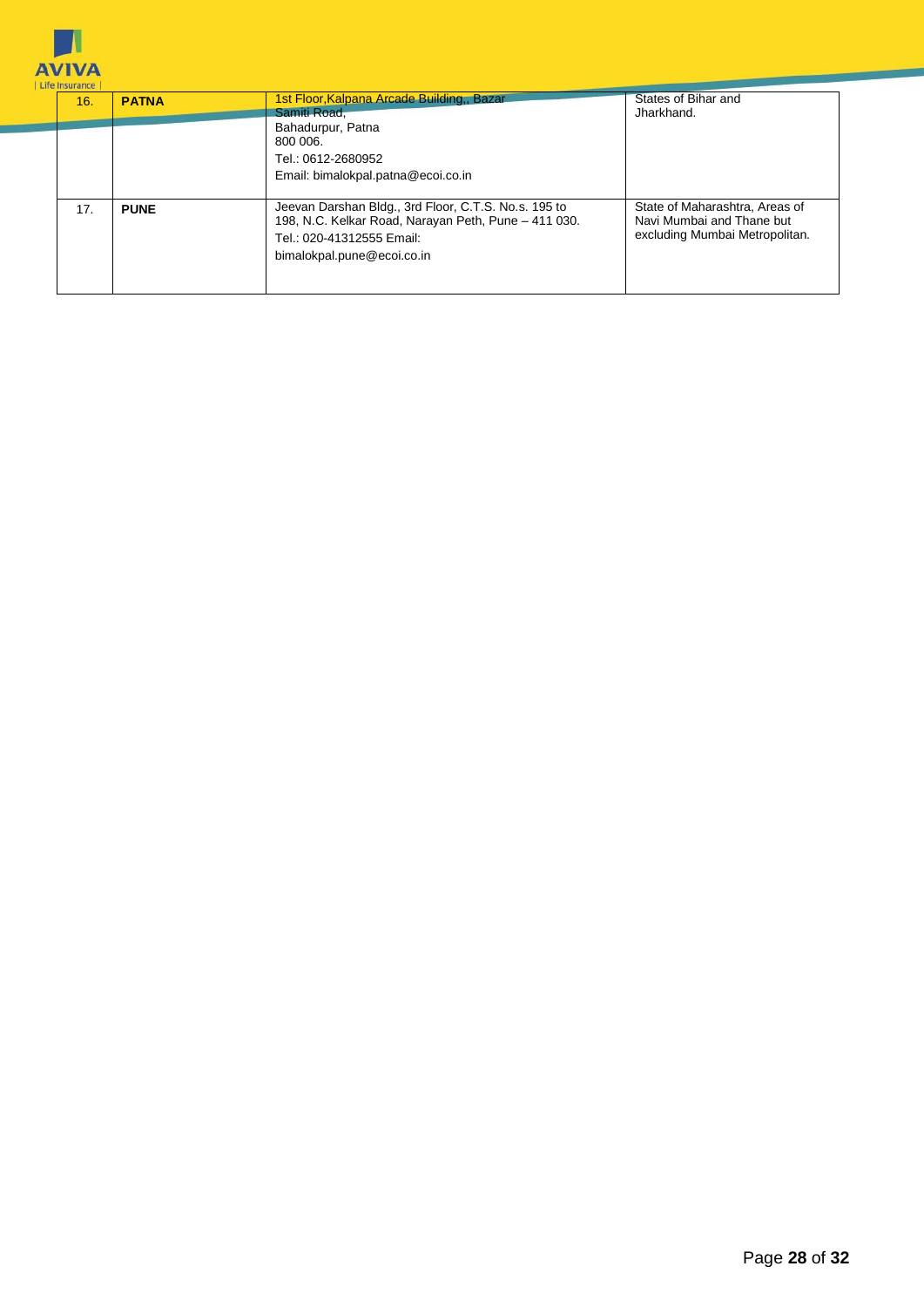

# **Annexure 1 – A Simplified Summary of Section 45 of the Insurance Act, 1938 (Fraud, Misrepresentation and Forfeiture)**

- 1. A life insurance policy cannot be repudiated by an insurer on any ground whatsoever after expiry of three (3) years from:
- a) the date of issuance of policy; or
- b) the date of commencement of risk; or
- c) the date of revival of policy; or
- d) the date of issuance of a rider to the policy;

whichever is later.

- 2. On the ground of 'fraud' (as the term has been described in point 4 below), a life insurance policy may be repudiated by an insurer within three (3) years from:
- a) the date of issuance of policy; or
- b) the date of commencement of risk; or
- c) the date of revival of policy; or
- d) the date of issuance of a rider to the policy

whichever is later.

- 3. If the insurer intends to repudiate a life insurance policy, it has to communicate in writing to the insured or legal representative, as applicable, mentioning the ground and materials on which such decision is based.
- 4. Fraud includes the following acts committed by an insured or by his agent, with the intent to deceive the insurer or to induce issuance of a life insurance policy:
- a) suggestion of a fact which is not true and which the insured does not believe to be true;
- b) active concealment of a fact by the insured having knowledge or belief of the fact;
- c) any other act fitted to deceive; and
- d) any such act or omission as the law specifically declares to be fraudulent.

Mere silence is not fraud, unless under the given circumstances it is the duty of the insured or his agent to speak.

- 5. An insurer cannot repudiate a life insurance policy on the ground of fraud, if the Insured /beneficiary can prove that:
- a) the misstatement/suppression of a material fact was true to the best of his knowledge;
- b) there was no deliberate intention to suppress the fact; or
- c) such misstatement/suppression of a material fact was within the insurer's knowledge. The onus of disproving fraud is upon the beneficiaries if the policyholder is not alive.
- 6. A life insurance policy can be repudiated within three (3) years on the ground that any statement of or suppression of a fact material to expectancy of life of the insured was incorrectly made in the proposal or other document basis which policy was issued or revived or rider issued.
- 7. If repudiation is on the ground of misstatement and not on fraud, the insurer shall refund the premium collected to the insured or legal representative or nominee or assignees, within a period of ninety (90) days from the date of repudiation.
- 8. However, the insurer can call for proof of age at any time if it is entitled to do so and the policy will not be considered to be repudiated merely because the terms of the policy are adjusted on subsequent proof of age of life insured.

*[Disclaimer: This is only a simplified version of Section 45 of the Insurance Act, 1938 prepared for general information. You are advised to refer to the Insurance Act, 1938 as amended by the Insurance Laws (Amendment) Act, 2015 for complete and accurate details.]*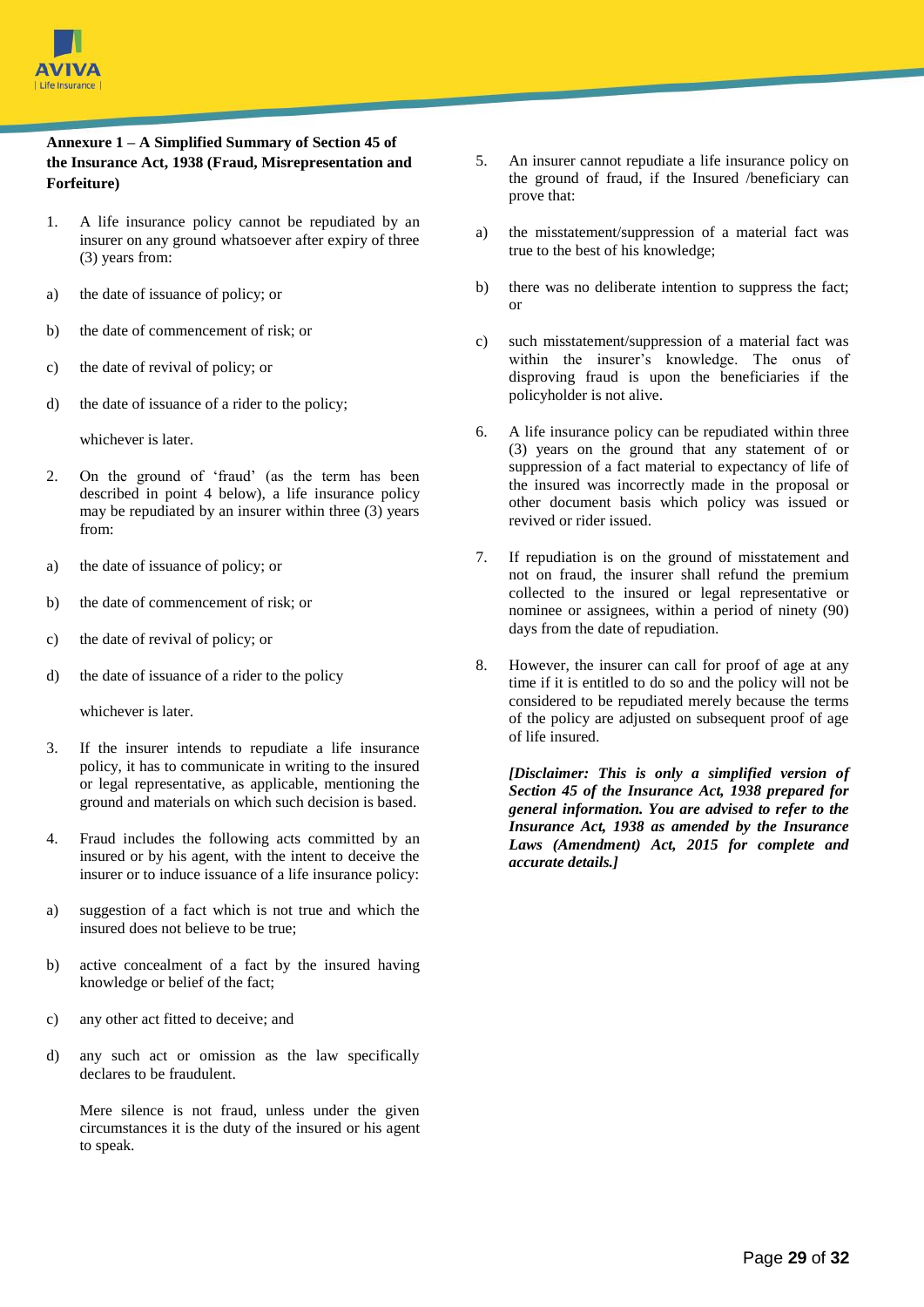

#### **Annexure 2 – A Simplified Summary of Section 39 of the Insurance Act, 1938 (Nomination)**

- 1. The policyholder of a life insurance policy covering his own life may nominate person(s) to whom the policy benefits will be paid upon his death.
- 2. If the nominee is a minor, the policyholder may appoint a person to receive the policy benefits during the minority of the nominee.
- 3. A nomination can be made at any time before the policy matures. Nomination may be incorporated in the policy or may be endorsed on the policy communicated to the insured and can be registered by the insurer in the records relating to the policy.
- 4. Nomination can be cancelled or changed at any time before policy matures, by an endorsement or a will, as the case may be. A written notice in writing of change or cancellation of nomination must be delivered to the insurer. Otherwise, the insurer will not be liable if a payment is made to the nominee named in the policy document or the insurer's records.
- 5. On receipt of notice along with the prescribed fee, the insurer should grant a written acknowledgement to the policyholder regarding registration of a nomination or cancellation or change of nominee.
- 6. A transfer or assignment as per Section 38 of the Insurance Act, 1938 shall automatically cancel the nomination, unless assignment is made to the insurer or other transferee or assignee for the purpose of a loan. In such a case of assignment for the purpose of a loan, the nomination will not get cancelled, but the nominee's rights will be affected to the extent of the insurer's or transferee's or assignee's interest in the policy. The nomination will be revived on repayment of the loan.
- 7. The right of any creditor to be paid out of the proceeds of any life insurance policy will not be affected by the nomination.
- 8. In case of nomination by policyholder whose life is insured, if the nominee(s) dies before the

policyholder, the policy benefits are payable to the policyholder or his heirs or legal representatives or holder of succession certificate.

- 9. If nominee(s) survive the person whose life is insured, the amount secured by the policy shall be paid to such survivor(s).
- 10. If the nominee is a parent, spouse or child of the policyholder whose life is insured and such nominee dies after the policyholder but before his share of the policy benefits is paid, then, such share shall be paid to the heirs or legal representative of the nominee or holder of succession certificate of such nominee.
- 11. If policyholder dies after maturity but the policy benefits have not been paid to him because of his death, his nominee shall be entitled to the policy benefits.
- 12. The provisions of Section 39 are not applicable to any life insurance policy to which the Married Women's Property Act, 1874 applies or has at any time applied. Where nomination is intended to be made to spouse and/or children under the aforesaid legislation, it should be specified on the policy.

*[Disclaimer: This is only a simplified version of Section 39 of the Insurance Act, 1938 prepared for general information. You are advised to refer to the Insurance Act, 1938 as amended by the Insurance Laws (Amendment) Act, 2015 for complete and accurate details.]*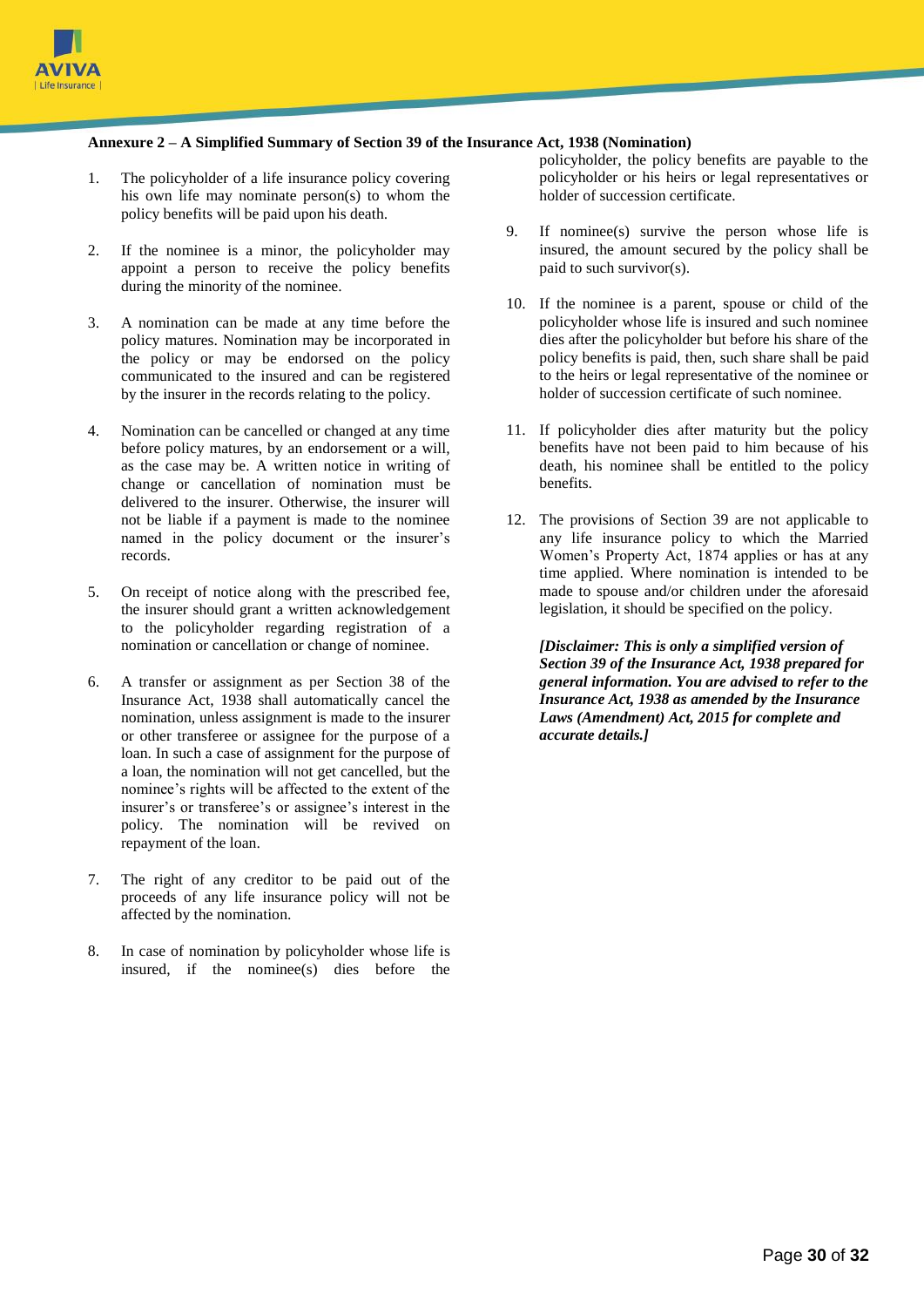

#### **Annexure 3 – A Simplified Summary of Section 38 of the Insurance Act, 1938 (Assignment and Transfer)**

- 1. This policy may be transferred or assigned, wholly or in part, with or without consideration. Such assignment or transfer may be made by an endorsement upon the policy itself or by a separate instrument under notice to the Insurer.
- 2. The instrument of assignment should indicate:
- a) the fact of transfer or assignment;
- b) the reasons for the same;
- c) antecedents of the assignee;
- d) the terms on which assignment/transfer is made.
- 3. The assignment must be signed by the transferor or assignor or their duly authorized agent and attested by at least one witness. Unless the following is delivered to the insurer, the insurer may not act upon the transfer or assignment:
- a) a written notice of the transfer/ assignment; and
- b) either the endorsement or instrument itself or its copy certified to be correct by both transferor and transferee or their duly authorised agents.
- 4. On receipt of notice along with the prescribed fee, the insurer shall issue written acknowledgement. Such acknowledgment will be conclusive evidence against the insurer of duly receiving the notice.
- 5. If the insurer maintains one or more places of business, such notices shall be delivered only at the place where the policy is being serviced.
- 6. The insurer may accept or decline to act upon any transfer or assignment or endorsement, if it has sufficient reasons to believe that it is:
- a) not bonafide; or
- b) not in the policyholder's interest; or
- c) not in public interest; or
- d) is for the purpose of trading of the insurance policy.
- 7. Before refusing to act upon a notice of transfer or assignment, the insurer should communicate the reasons for doing so in writing to policyholder within thirty (30) days from the policyholder giving the notice. Any person aggrieved by such refusal may prefer a claim to the IRDAI within thirty (30) days of receipt of the refusal letter from the insurer.
- 8. The priority of claims of persons interested in an insurance policy would depend on the date on which the notices of assignment or transfer is delivered to the insurer; where there are more than one instruments of transfer or assignment, the priority will depend on dates of delivery of such notices. Any dispute in this regard as to priority should be referred to IRDAI.
- 9. Every assignment or transfer shall be deemed to be absolute assignment or transfer and the assignee or transferee shall be deemed to be absolute assignee or transferee, except:
- a) where assignment or transfer is subject to terms and conditions of transfer or assignment; or
- b) where the transfer or assignment is made upon condition that the proceeds under the policy shall become payable to policyholder or nominee(s) in the event of assignee or transferee dying before the insured; or the insured surviving the term of the policy.
- 10. Such conditional assignee will not be entitled to obtain a loan on policy or surrender the policy.

In other cases, the insurer shall, subject to terms of assignment, recognize the transferee or assignee as the absolute transferee or assignee and such person:

- a) shall be subject to all liabilities and equities to which the transferor or assignor was subject to;
- b) may institute any proceedings in relation to the policy; and

c) obtain loan under the policy or surrender the policy. *[Disclaimer: This is only a simplified version of Section 38 of the Insurance Act, 1938 prepared for general information. You are advised to refer to the Insurance Act, 1938 as amended by the Insurance Laws (Amendment) Act, 2015 for complete and accurate details]*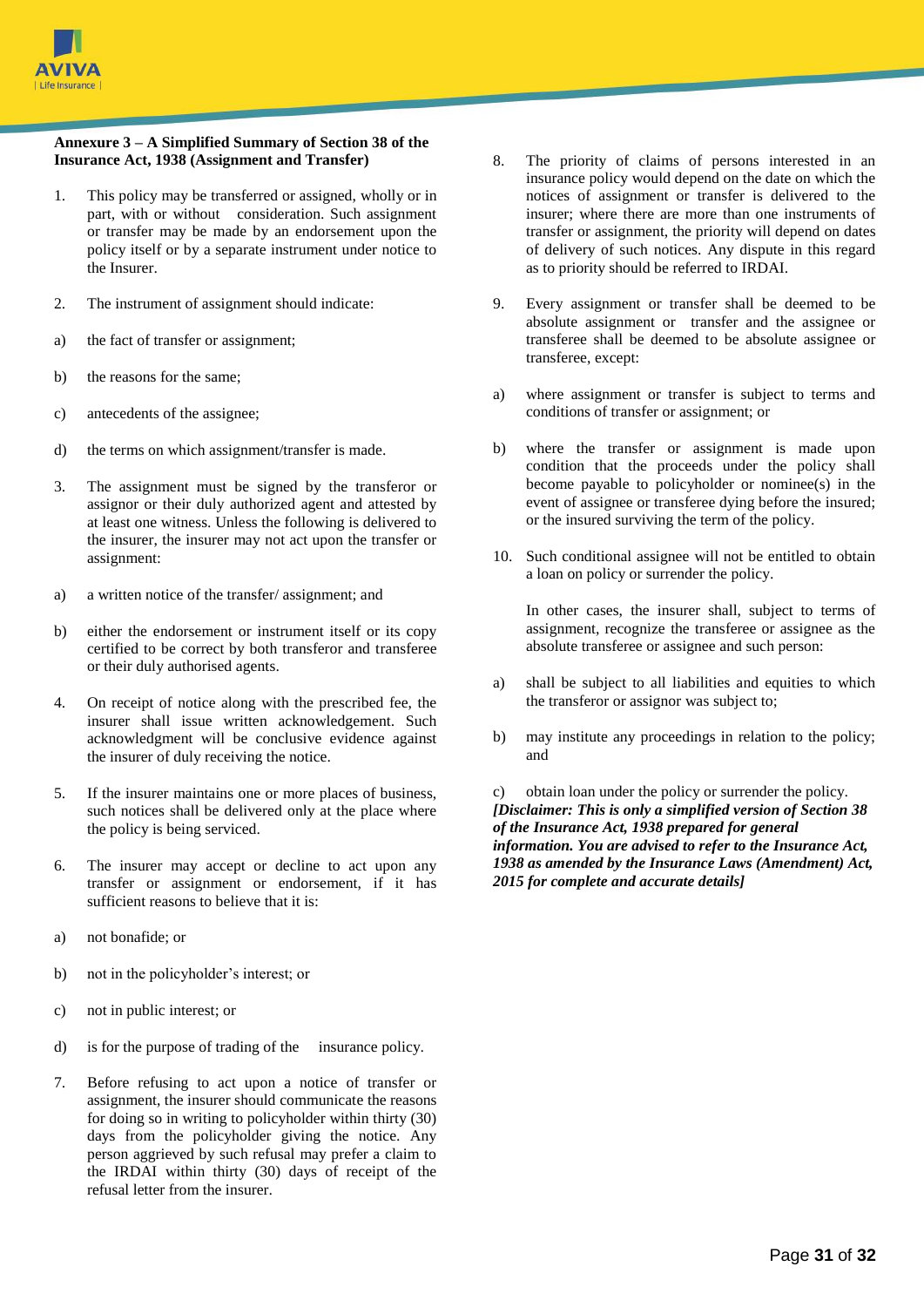

| Age            | <b>Male Life</b> | <b>Female Life</b> | Age          | <b>Male Life</b> | <b>Female Life</b> |  |
|----------------|------------------|--------------------|--------------|------------------|--------------------|--|
| 2              | 0.8921           | 0.8921             | 39<br>1.5210 |                  | 1.3241             |  |
| 3              | 0.4583           | 0.8921             | 40           | 1.6380           | 1.4167             |  |
| $\overline{4}$ | 0.2642           | 0.8921             | 41           | 1.7696           | 1.5210             |  |
| 5              | 0.1804           | 0.4583             | 42           | 1.9198           | 1.6380             |  |
| 6              | 0.1482           | 0.2642             | 43           | 2.0904           | 1.7696             |  |
| $\overline{7}$ | 0.1453           | 0.1804             | 44           | 2.2864           | 1.9198             |  |
| 8              | 0.1628           | 0.1482             | 45           | 2.5145           | 2.0904             |  |
| 9              | 0.2009           | 0.1453             | 46           | 2.7797           | 2.2864             |  |
| 10             | 0.2584           | 0.1628             | 47           | 3.0888           | 2.5145             |  |
| 11             | 0.3325           | 0.2009             | 48           | 3.4476           | 2.7797             |  |
| 12             | 0.4183           | 0.2584             | 49           | 3.8591           | 3.0888             |  |
| 13             | 0.5090           | 0.3325             | 50           | 4.3251           | 3.4476             |  |
| 14             | 0.5987           | 0.4183             | 51           | 4.8448           | 3.8591             |  |
| 15             | 0.6806           | 0.5090             | 52           | 5.4113           | 4.3251             |  |
| 16             | 0.7508           | 0.5987             | 53<br>6.0197 |                  | 4.8448             |  |
| 17             | 0.8083           | 0.6806             | 54           | 6.6602           | 5.4113             |  |
| 18             | 0.8522           | 0.7508             | 55           | 7.3252           | 6.0197             |  |
| 19             | 0.8824           | 0.8083             | 56           | 8.0067           | 6.6602             |  |
| 20             | 0.9009           | 0.8522             | 57           | 8.7019           | 7.3252             |  |
| 21             | 0.9107           | 0.8824             | 58           | 9.4097           | 8.0067             |  |
| 22             | 0.9136           | 0.9009             | 59           | 10.1332          | 8.7019             |  |
| 23             | 0.9126           | 0.9107             | 60           | 10.8830          | 9.4097             |  |
| 24             | 0.9097           | 0.9136             | 61           | 11.6698          | 10.1332            |  |
| 25             | 0.9077           | 0.9126<br>62       |              | 12.5102          | 10.8830            |  |
| 26             | 0.9077           | 0.9097             | 63           | 13.4209          | 11.6698            |  |
| 27             | 0.9107           | 0.9077             | 64           | 14.4222          | 12.5102            |  |
| 28             | 0.9185           | 0.9077             | 65           | 15.5337          | 13.4209            |  |
| 29             | 0.9321           | 0.9107             | 66           | 16.7759          | 14.4222            |  |
| 30             | 0.9526           | 0.9185             | 67           | 18.1691          | 15.5337            |  |
| 31             | 0.9799           | 0.9321             | 68           | 19.7340          | 16.7759            |  |
| 32             | 1.0160           | 0.9526             | 69           | 21.4890          | 18.1691            |  |
| 33             | 1.0589           | 0.9799             | 70           | 23.4566          | 19.7340            |  |
| 34             | 1.1115           | 1.0160             | 71           | 25.6562          | 21.4890            |  |
| 35             | 1.1720           | 1.0589             | 72           | 28.1112          | 23.4566            |  |
| 36             | 1.2431           | 1.1115             | 73           | 30.8471          | 25.6562            |  |
| 37             | 1.3241           | 1.1720             | 74           | 33.8881          | 28.1112            |  |
| 38             | 1.4167           | 1.2431             | 75           | 37.2655          | 30.8471            |  |

## **Annexure 4 – Annual Mortality Charge per 1000 Sum At Risk (For Base Death Benefit and Waiver of Premium Benefit (on the life of the Policyholder))**

i) Ages given above are age last birthday.

ii) Above Mortality rates are used to calculate mortality charges w.r.t. Base death benefit and Waiver of Premium benefit (on the life of Policyholder).

iii) The above charges are exclusive of Goods and Services Tax